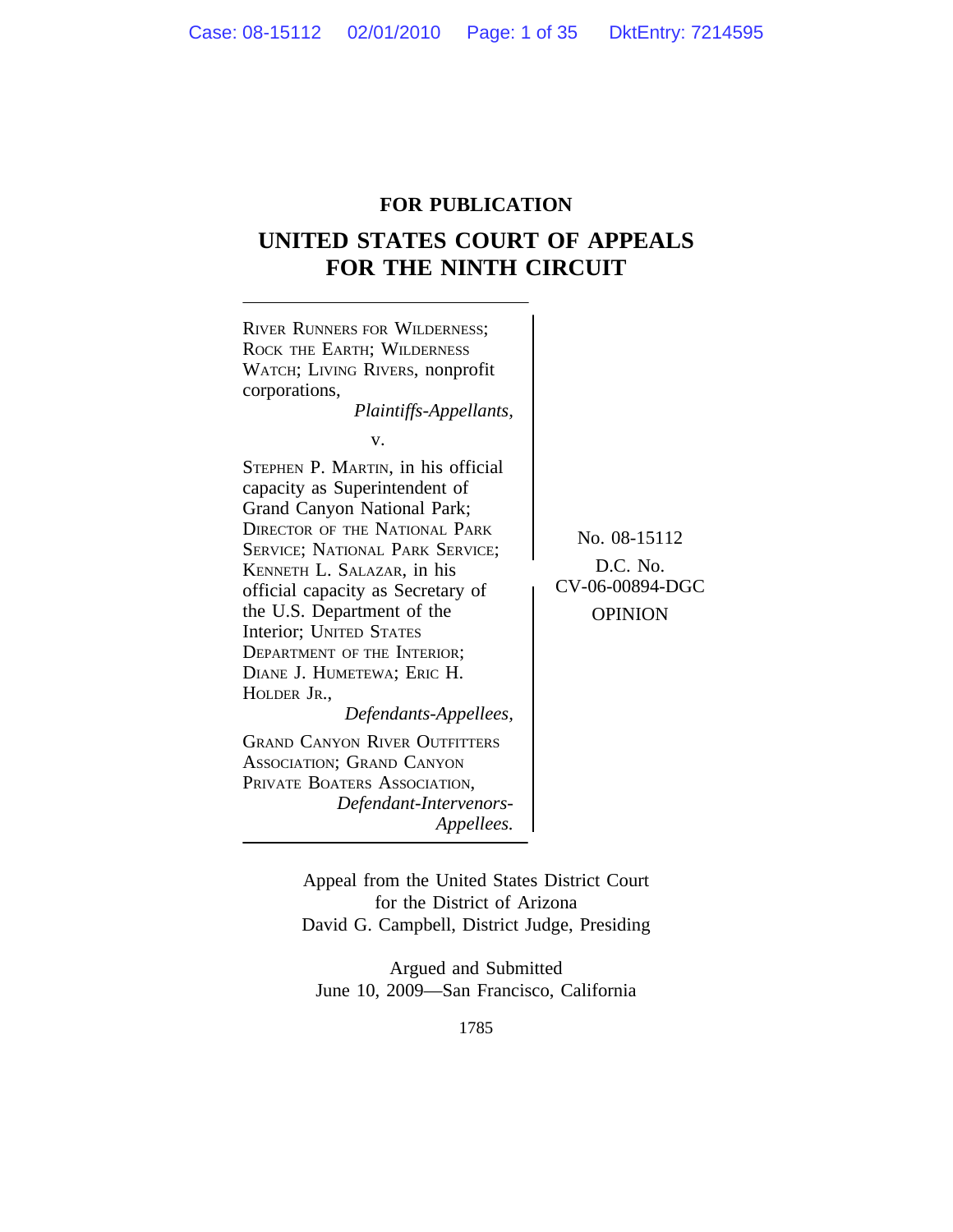Filed February 1, 2010

Before: Procter Hug, Jr., Betty B. Fletcher and Michael Daly Hawkins, Circuit Judges.

Per Curiam Opinion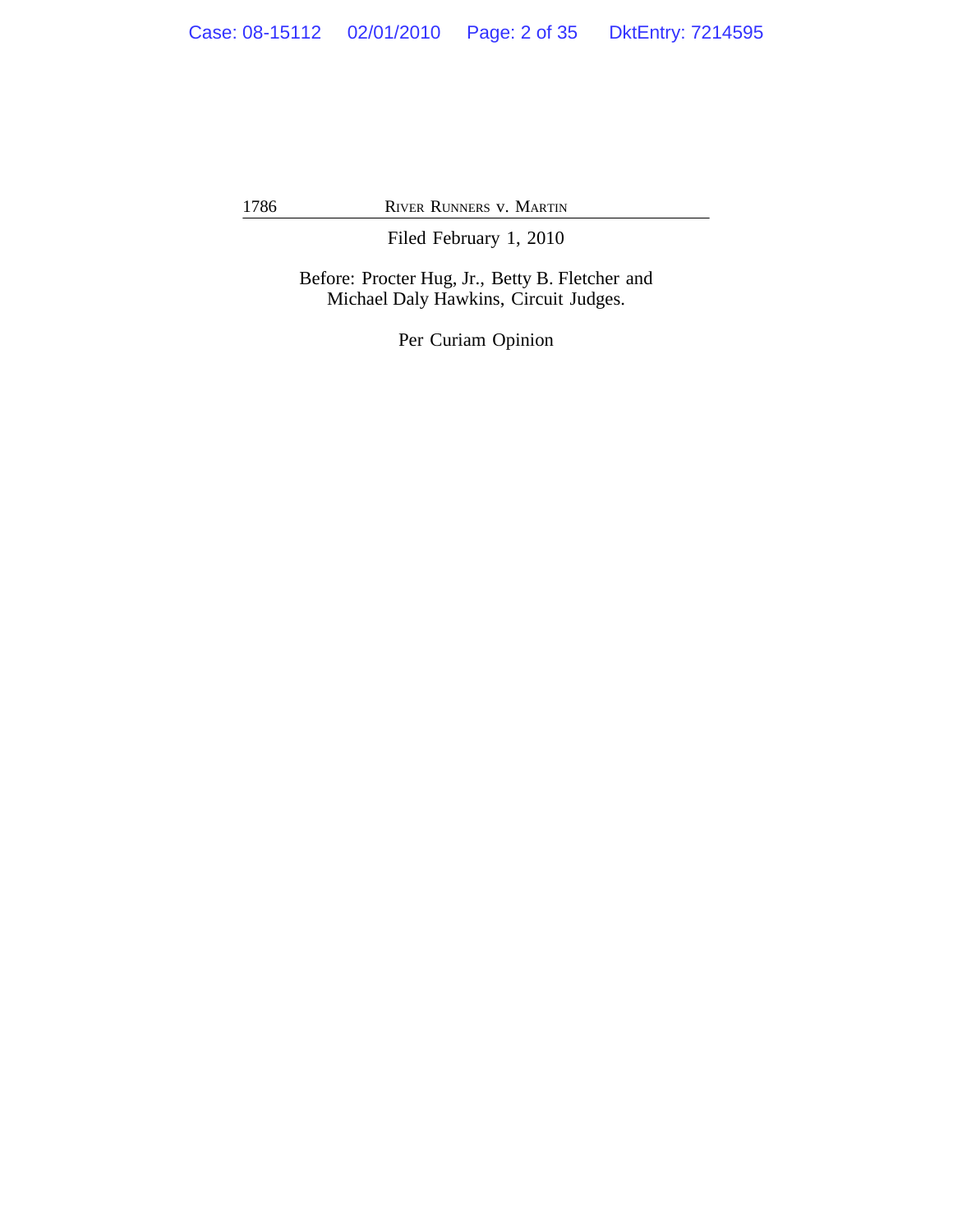#### **COUNSEL**

Julia A. Olson, Wild Earth Advocates, Eugene, Oregon, and Matthew K. Bishop, Western Environmental Law Center, Helena, Montana, for the plaintiffs-appellants.

Charles R. Scott, Attorney, United States Department of Justice, Washington, D.C., for Federal appellees.

Sam Kalen, Van Ness Feldman, PC, Washington, D.C., for defendant-intervenor-appellee Grand Canyon River Outfitters Association.

Lori Potter, Kaplan Kirsch & Rockwell LLP, Denver, Colorado, for defendant-intervenor-appellee Grand Canyon Private Boaters Association.

#### **OPINION**

### PER CURIAM:

This case concerns the National Park Service's decision to permit the continued use of motorized rafts and support equipment in Grand Canyon National Park. Plaintiffs contend that such motorized activities impair the wilderness character of the Canyon and that the Park Service's decision violates its management policies and various federal statutes. Plaintiffs asked the District Court to set aside the decision under the Administrative Procedure Act ("APA"). For reasons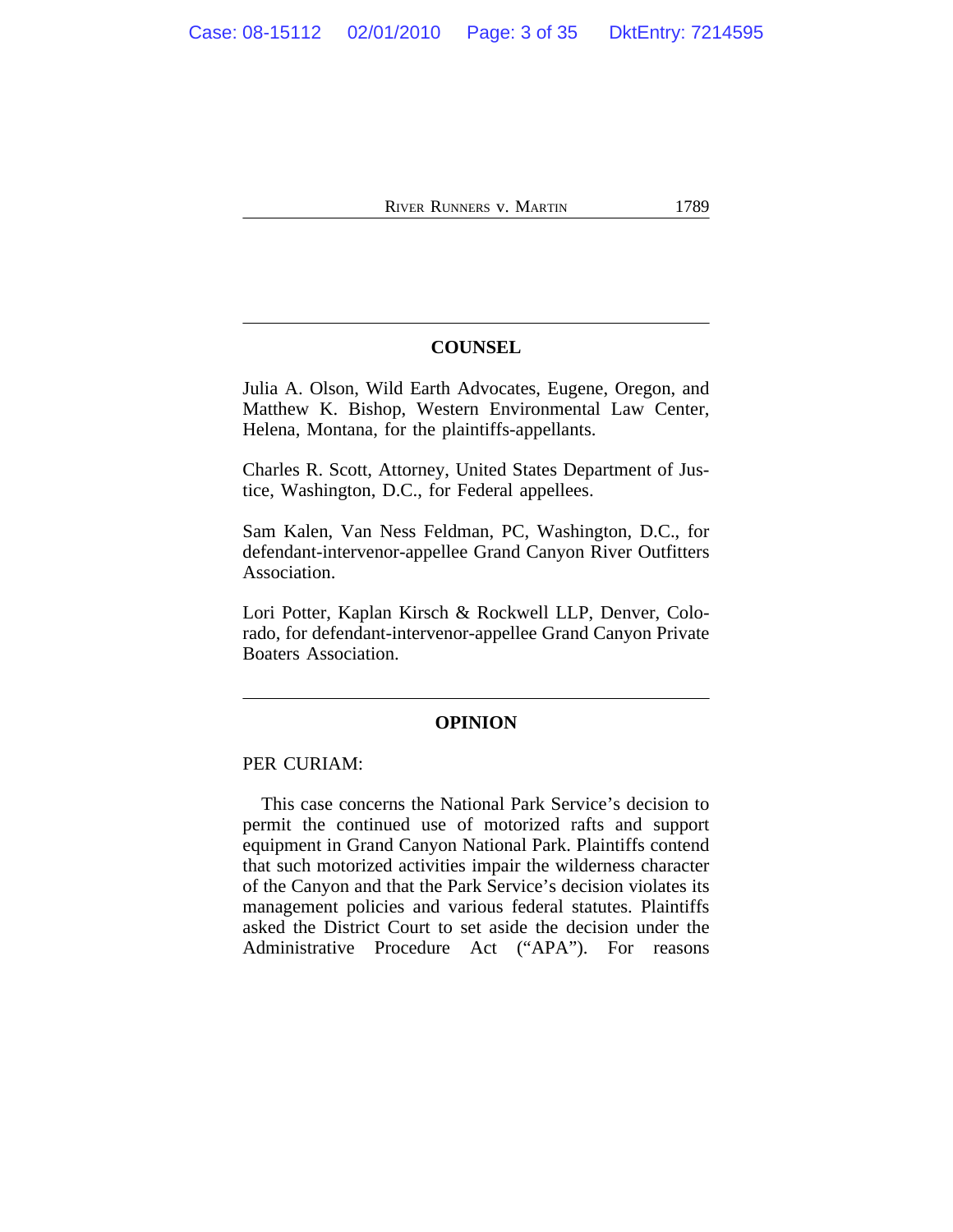explained in this opinion, Plaintiffs have not satisfied the high threshold required to set aside federal agency actions under the APA.**<sup>1</sup>**

### **I. Background.**

Grand Canyon National Park ("Park") was established by Congress in 1919 and expanded in 1975. The Park consists of more than 1.2 million acres located on the southern end of the Colorado Plateau in Arizona.

The Park includes a 277-mile stretch of the Colorado River referred to in this order as the "Colorado River Corridor" or the "Corridor." The Park Service regulates the Colorado River Corridor through a periodically-revised Colorado River Management Plan ("Management Plan"). In November of 2005, the Park Service issued a Final Environmental Impact Statement ("FEIS") for the 2006 Management Plan. On February 17, 2006, the Park Service issued a Record of Decision ("ROD") that adopted and approved the 2006 Management Plan. The 2006 Management Plan permits the continued use of motorized rafts, generators, and helicopters in the Colorado River Corridor.

Plaintiffs River Runners for Wilderness, Rock the Earth, Wilderness Watch, and Living Rivers constitute a coalition of organizations committed to protecting and restoring the Grand Canyon's wilderness character and unique natural resources and ensuring fair access to it. Plaintiffs filed this action against the Park Service and various individual Defendants.**<sup>2</sup>**

<sup>&</sup>lt;sup>1</sup>The wording of Judge Campbell's carefully crafted district court opinion with its detailed factual discussion and thorough analysis, with which we agree, has been utilized in this opinion.

**<sup>2</sup>**The named individual Defendants included Joseph F. Alston, superintendent of the Park; Fran Mainella, director of the Park Service; Gale Norton, Secretary of the United States Department of the Interior; the Department of the Interior; Paul K. Charlton, former United States Attorney for Arizona; and Alberto R. Gonzales, former Attorney General.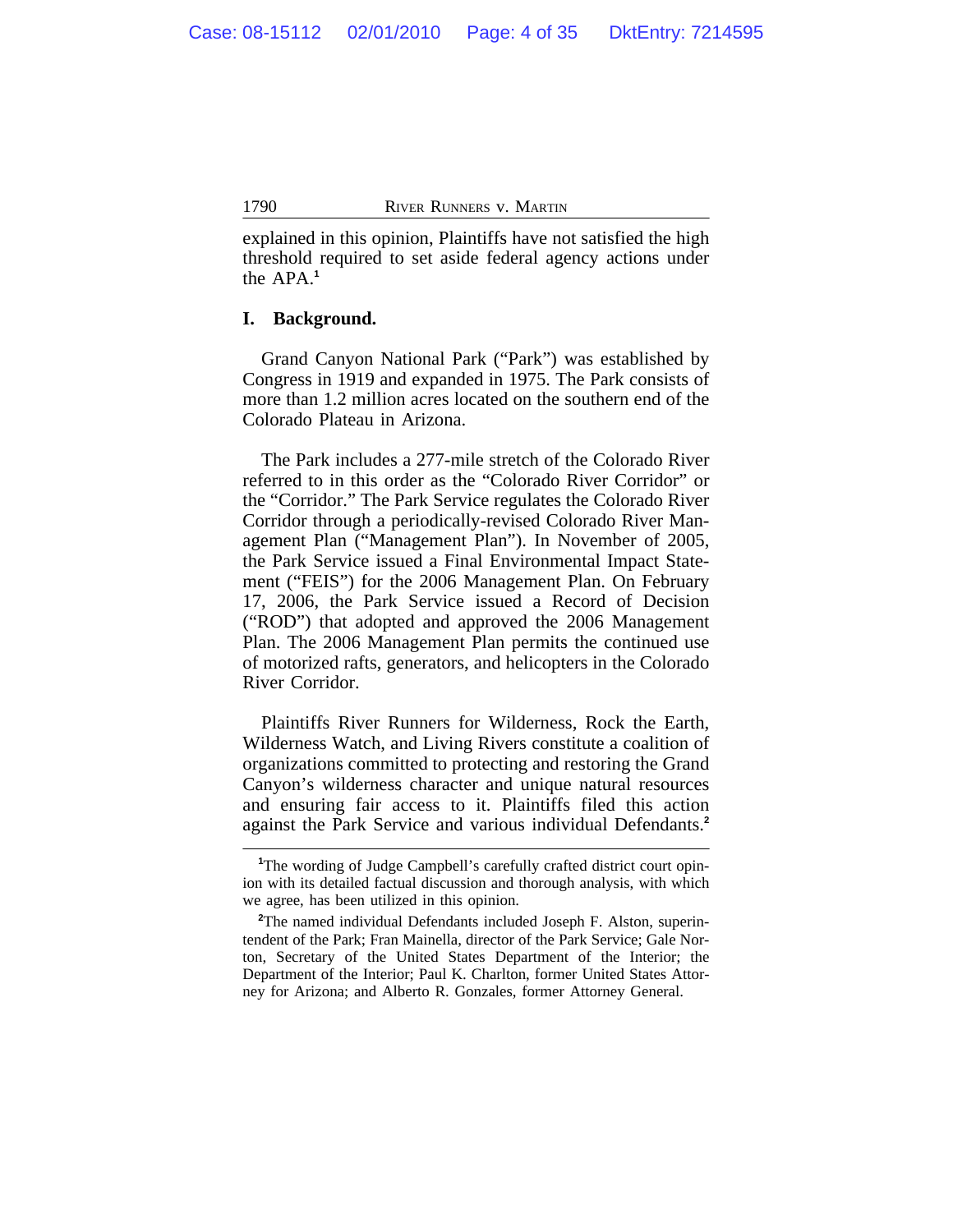The district court subsequently permitted two private organizations to intervene in the action — Grand Canyon River Outfitters Association, which consists of commercial operators of motorized and non-motorized rafts in the Colorado River Corridor, and Grand Canyon Private Boaters Association, which consists of private rafters and kayakers of the Corridor (collectively, "Intervenors").

Following exchanges of information and compilation of the administrative record, Plaintiffs, Defendants, and Intervenors all filed motions for summary judgment. The district court held oral argument on October 26, 2007.

#### **A. Park Service Management of the Colorado River Corridor.**

The waters of the Colorado River originate in the mountains of Colorado, Wyoming, and Utah and run 1,450 miles to the Gulf of California. The Colorado is the longest and largest river in the Southwestern United States. Once in the Grand Canyon, the river flows some 4,000 to 6,000 feet below the rim of the Canyon through cliffs, spires, pyramids, and successive escarpments of colored stone. Access to the bottom of the Grand Canyon can be gained only by hiking, riding mules, or floating the river. Those floating the river typically do so in motor-powered rubber rafts, oar- or paddlepowered rubber rafts, oar-powered dories, or kayaks. Floating the river through the Grand Canyon is considered one of America's great outdoor adventures and includes some of the largest white-water rapids in the United States.

Use of the Colorado River Corridor increased substantially after Glen Canyon Dam was completed in 1963 and produced a relatively steady flow through the Canyon. Because of this increased use, the Park Service initiated a series of river planning and management efforts, culminating in a December 1972 River Use Plan. The plan concluded that "motorized craft should be phased-out of use in the Grand Canyon." The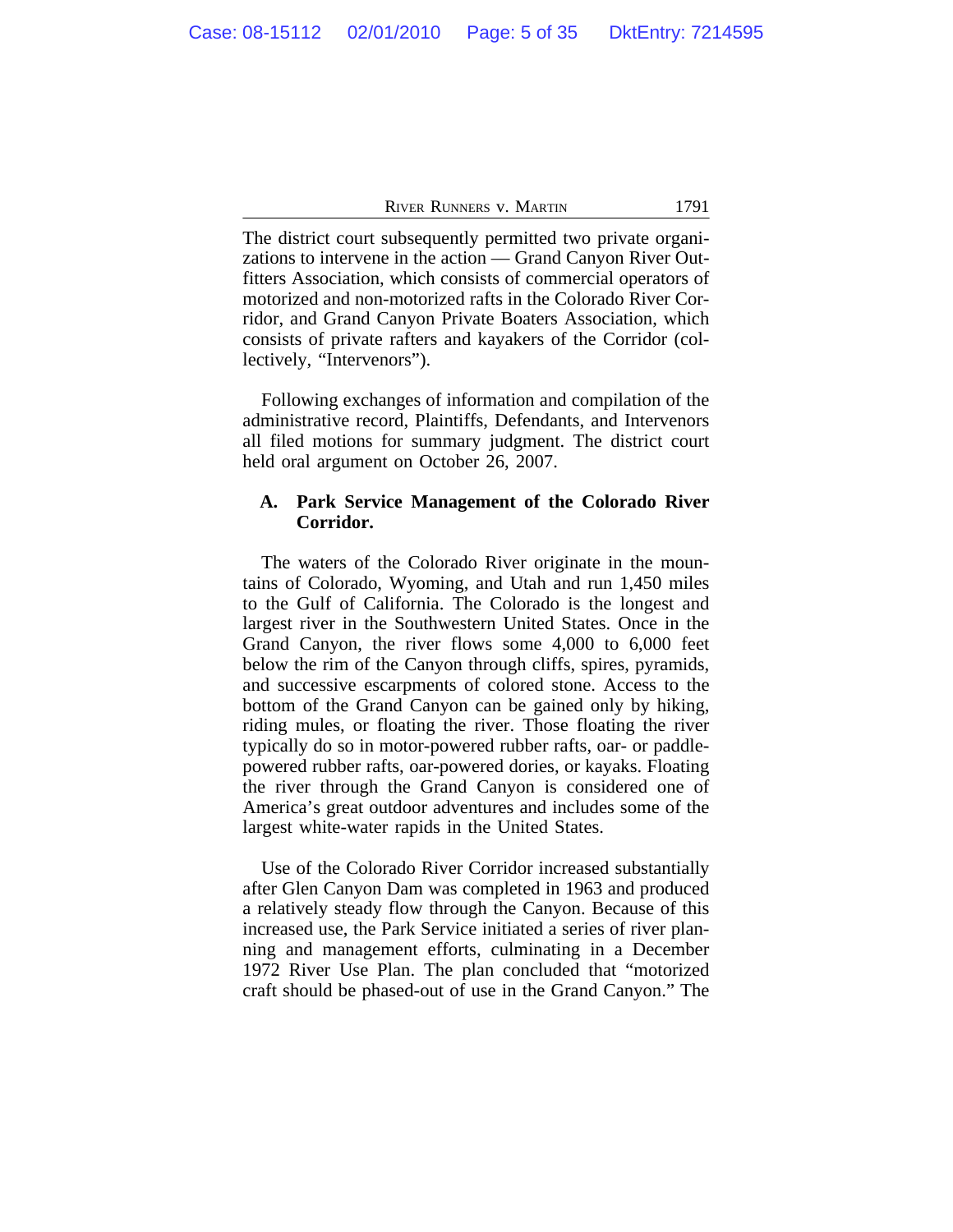plan also concluded that 89,000 commercial user days and 7,600 non-commercial user days would be allocated for the 1973 season, but that commercial use would be scaled down to 55,000 user days by 1977.**<sup>3</sup>** A 1973 Draft Environmental Impact Statement concluded that "[t]he use of motors . . . should be eliminated as soon as possible from the river environment" and that "[t]he propose[d] elimination of motorized trips will . . . hav[e] a positive environmental impact."

The Park Service initiated a Colorado River Research Program in 1974 to examine, among other things, the impact of motorized activities on the river. In September of 1977, the Park Service issued a document suggesting that "the use of motors is contrary to established health and safety standards" and again opining that the "use of motorized craft should be eliminated." The document noted that "[n]on-motorized travel is more compatible with wilderness experience" and that "[m]otor noise levels may have adverse effects on pilot performance, resulting in potential safety hazards." The Park Service was unable, however, to document any difference in numbers and degree of injuries between the two types of craft.

The Park Service released the first Management Plan in December of 1979. Use of motorized watercraft between Lees Ferry and Separation Canyon was to be phased out over a five-year period. The 1979 Management Plan stated that such a phase-out was consistent with the "objective of the [1976] Master Plan[,] corresponded with the park wilderness proposal," and was "based on the extensive Colorado River Research project for the Grand Canyon[.]" The Management Plan increased the allocated commercial user days from 89,000 per

<sup>&</sup>lt;sup>3</sup><sup>4</sup>A 'user day' is calculated by multiplying the number of passengers by the number of days. (A 'day' is defined as any portion of a 24-hour day.) For example, if the [permit] holder has two clients on a two day trip, this would equal four user days." National Park Service, How a Commercial Use Authorization Works, https://cms.imr.nps.gov/bibe/parkmgmt/cuaoperations.htm (last updated June 9, 2007).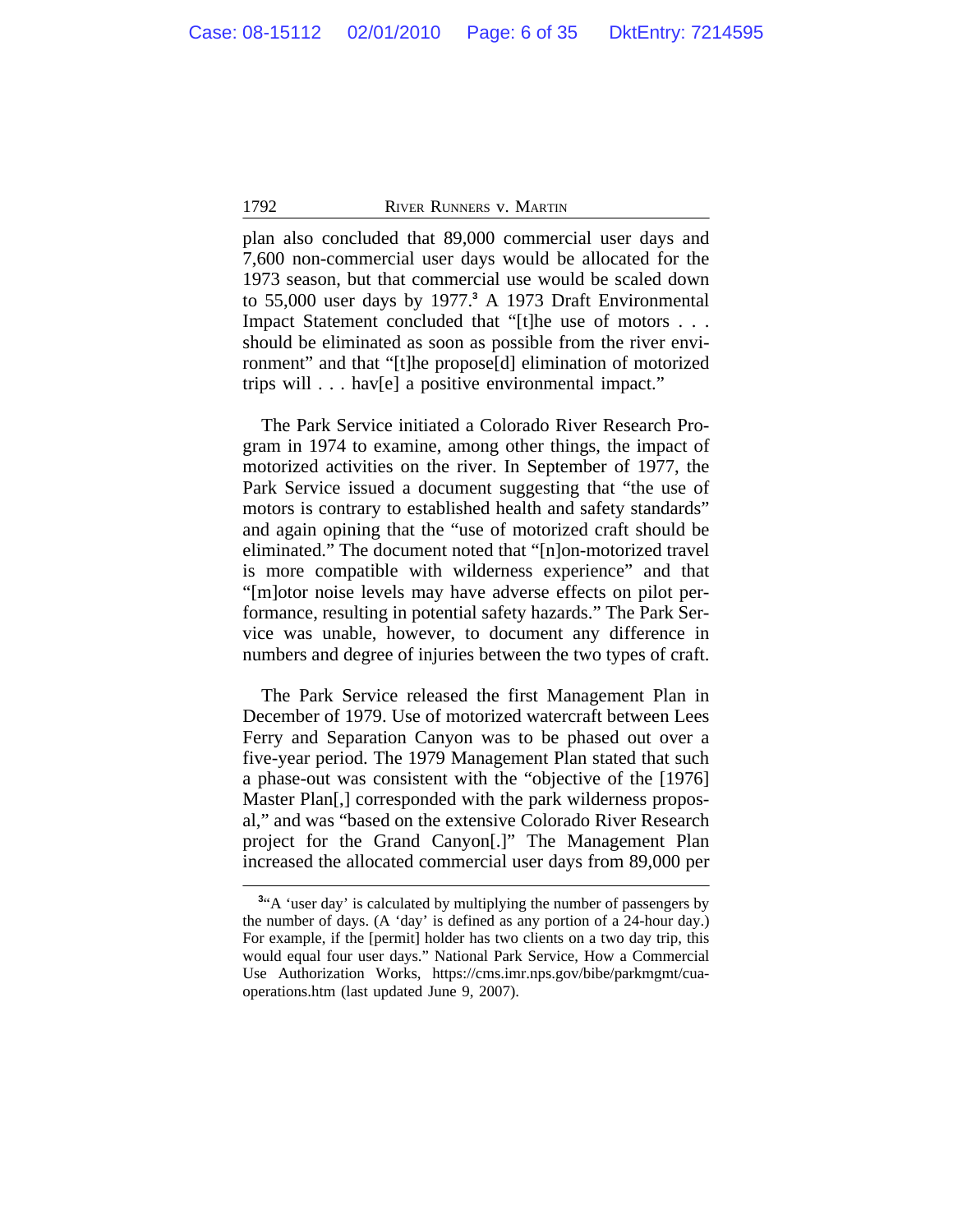year to 115,500 and increased the allocated non-commercial user days from 7,600 to 54,450. In September 1980, the Park Service proposed that the Colorado River Corridor be designated as "potential wilderness" and, once motorboat use was phased-out, as "wilderness."

Congress countermanded the 1979 Management Plan in a 1981 appropriations bill for the Department of the Interior. The bill prohibited the use of appropriated funds "for the implementation of any management plan for the Colorado River within the [Park] which reduces the number of user days or passenger-launches for commercial motorized watercraft excursions[.]" Members of Congress sent a letter to the Park Service expressing their "wish that the [1979 Management Plan] be amended to accommodate the 1978 level and pattern of commercial, motorized watercraft access while at the same time protecting the increased non-commercial allocation which the plan provides." The Park Service subsequently revised the 1979 Management Plan to "retain[ ] motorized use and the increase in user-days that had been intended as compensation for the phase-out of motors, resulting in more motorized use of the river."

The Park Service issued a second Management Plan in 1989. The 1989 Management Plan was similar to the revised 1979 Management Plan. It included the same allocation of user days for commercial and non-commercial boaters, but increased the number of non-commercial launches.

#### **B. The 2006 Management Plan.**

Planning for the 2006 Management Plan began in 1997 with the solicitation of public comments and a series of public workshops in Oregon, Utah, and Arizona. After this process was suspended and restarted following the filing of two lawsuits, the Park Service published in the Federal Register, on June 13, 2002, a notice of intent to prepare an environmental impact statement for a revised Management Plan. Seven addi-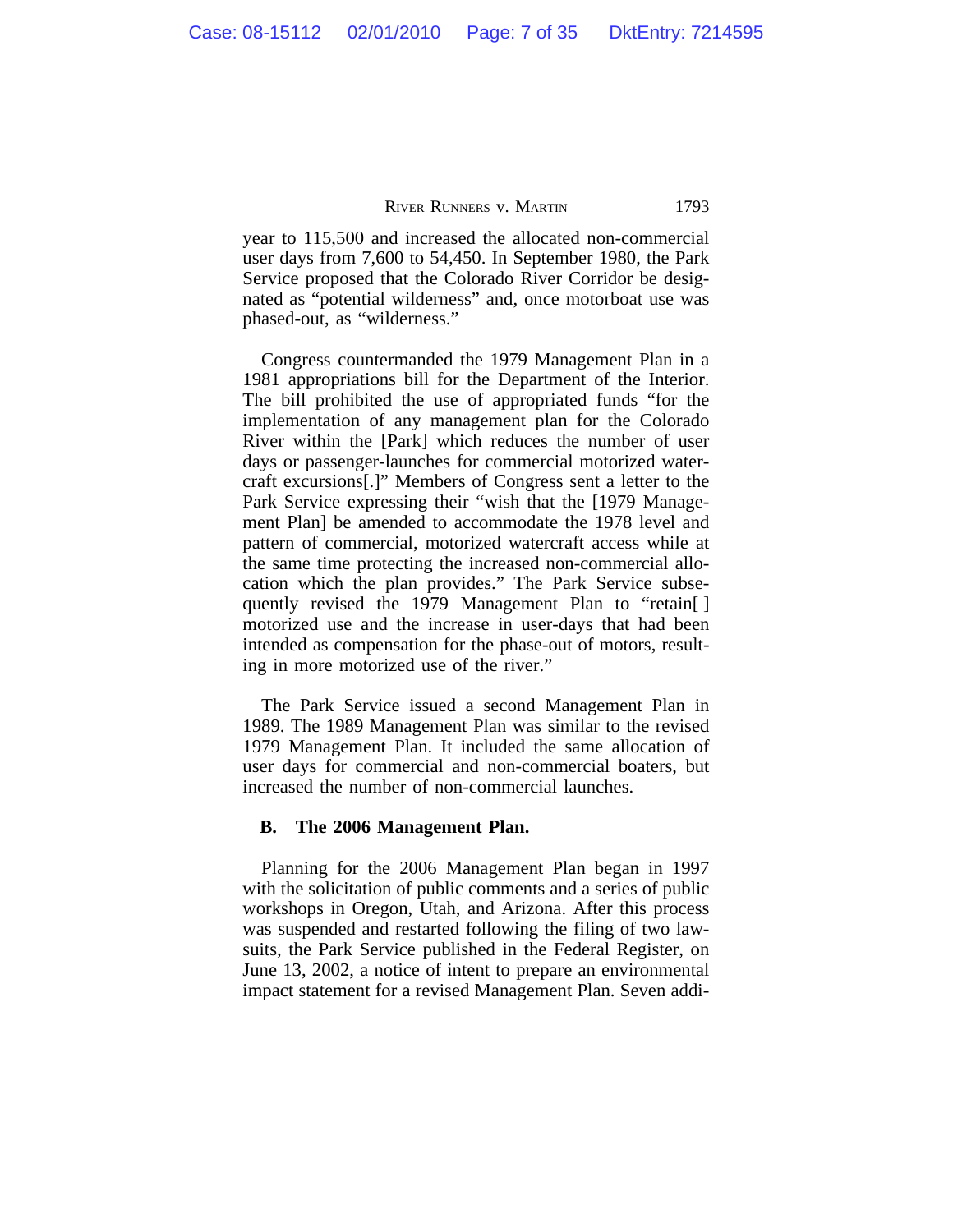tional public meetings and stakeholder workshops were held in Colorado, Utah, Arizona, Nevada, Maryland, and California. More than one thousand people attended the meetings and the Park Service received more than 13,000 written submissions.

In the Fall of 2004, the Park Service released for public review a Draft Environmental Impact Statement ("DEIS") for the revised Management Plan. The DEIS presented eight alternatives (Alternatives A-H) for managing the river from Lees Ferry to Diamond Creek, a stretch of 226 miles (referred to in this order as the "Lees Ferry Segment") and five alternatives (Alternatives 1-5) for managing the river from Diamond Creek to Lake Mead, a stretch of 51 miles (referred to in this order as the "Lower Gorge.") The alternatives included motorized and non-motorized options. Because of the complexity of the DEIS and the level of public interest, the Park Service extended the standard 90-day comment period for one additional month. The Park Service also hosted public meetings in Colorado, Utah, Washington, D.C., Nevada, Arizona, and California. The Park Service received some 10,000 written submissions, including approximately 6,000 substantive and 30,000 non-substantive comments on the DEIS. The Park Service coded, organized, analyzed, and responded to the substantive comments, and modified the DEIS where it felt modifications were warranted.

The Park Service received comments from a coalition of groups representing both commercial and non-commercial boaters of the Colorado River Corridor — groups often at odds with each other on issues of river management. The coalition included Intervenors, American Whitewater, and Grand Canyon River Runners Association. The coalition supported equal allocation of river time between commercial and non-commercial boaters and the continued authorization of appropriate levels of motorized use.

In November 2005, the Park Service issued the threevolume Final Environmental Impact Statement. The FEIS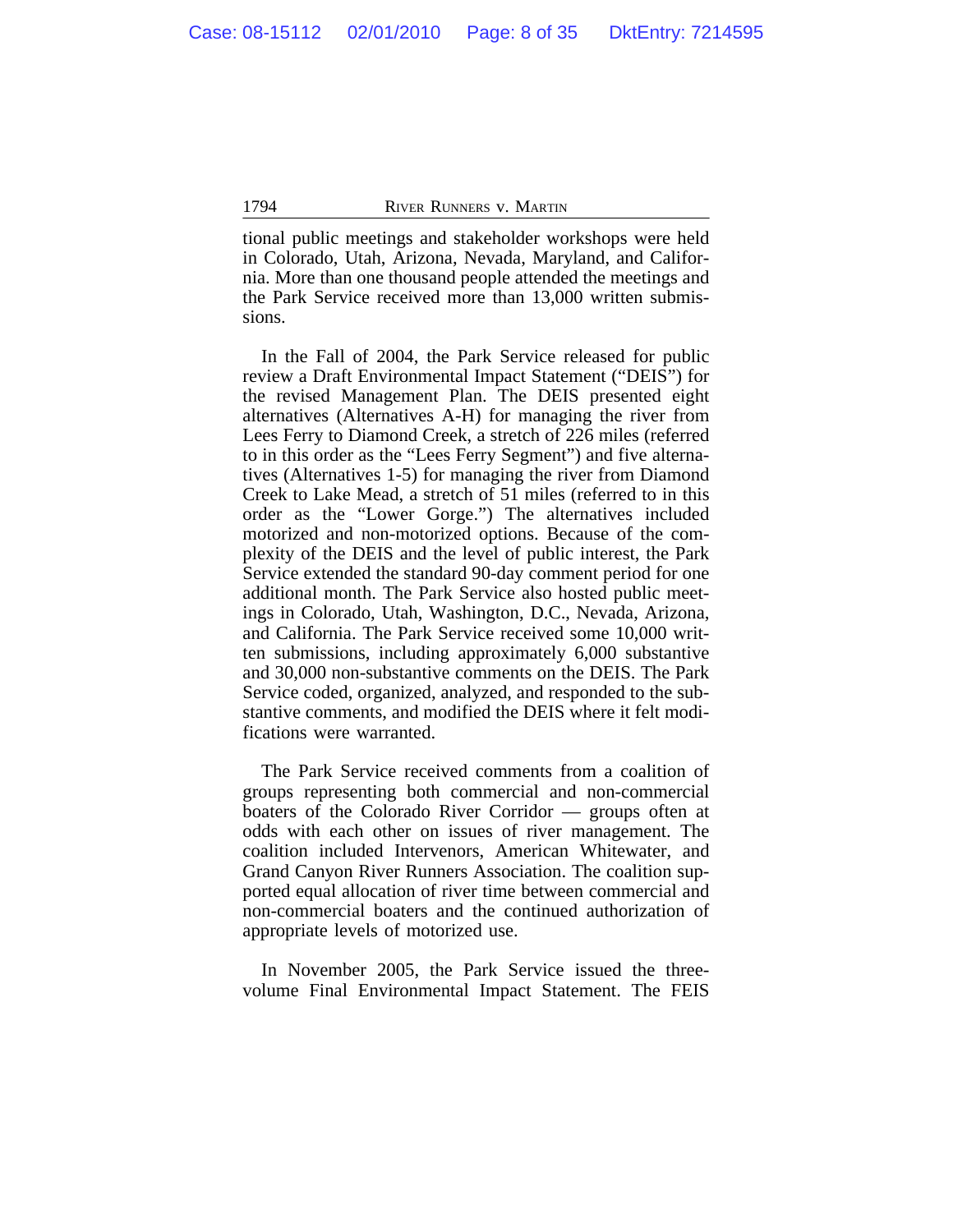addressed the same alternatives discussed in the DEIS, with some modifications to Alternatives H and 4, and expressed a preference for Modified Alternative H for the Lees Ferry Segment and Modified Alternative 4 for the Lower Gorge. The selected alternatives permitted the use of motorized rafts, generators for emergencies and inflating rafts, and helicopters to make passenger exchanges at the Whitmore helipad. As noted above, in February 2006, the Park Service issued a ROD that formally adopted Modified Alternatives H and 4 for the 2006 Management Plan.

### **II. The District Court's Task.**

Plaintiffs argue that the 2006 Management Plan is unlawful and should be set aside. The court's task is not to make its own judgment about whether motorized rafts should be allowed in the Colorado River Corridor. Congress has delegated that responsibility to the Park Service. The court's responsibility is narrower: to determine whether the Park Service's 2006 Management Plan comports with the requirements of the APA, 5 U.S.C. § 701 *et seq.*

The APA does not allow the court to overturn an agency decision because it disagrees with the decision or with the agency's conclusions about environmental impacts. *Vt. Yankee Nuclear Power Corp. v. Natural Res. Def. Council, Inc.*, 435 U.S. 519, 555 (1978) (citing *Kleppe v. Sierra Club*, 427 U.S. 390, 410 n.21 (1976)). An agency's decision may be set aside only if it is "arbitrary, capricious, an abuse of discretion, or otherwise not in accordance with law." 5 U.S.C. § 706(2)(A). The standard is deferential. The court "may not substitute its judgment for that of the agency concerning the wisdom or prudence of [the agency's] action." *Or. Envtl. Council v. Kunzman*, 817 F.2d 484, 492 (9th Cir. 1987).

In conducting an APA review, the court must determine whether the agency's decision is "founded on a rational connection between the facts found and the choices made . . . and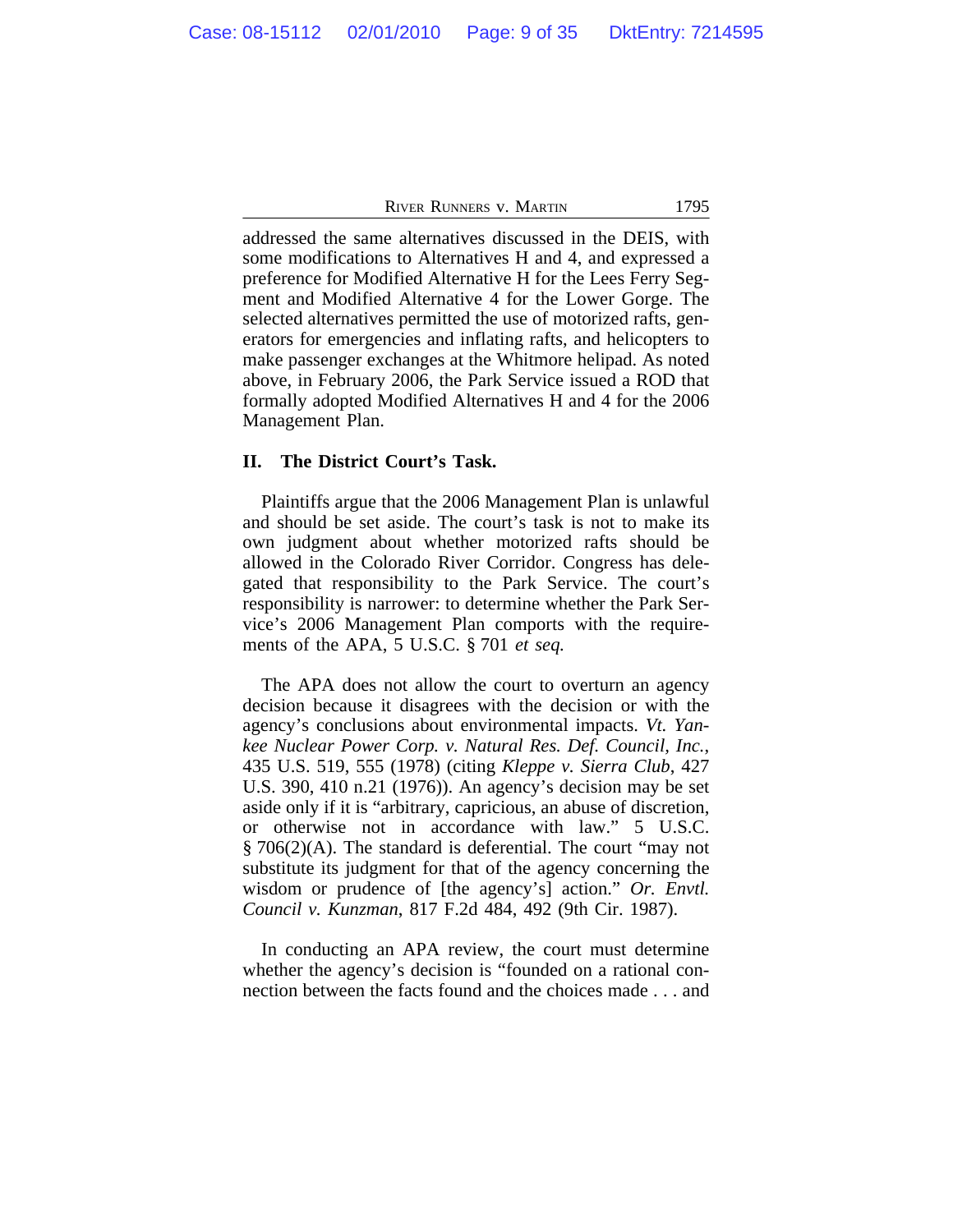whether [the agency] has committed a clear error of judgment." *Ariz. Cattle Growers' Ass'n v. U.S. Fish & Wildlife*, 273 F.3d 1229, 1243 (9th Cir. 2001). "The [agency's] action . . . need only be a reasonable, not the best or most reasonable, decision." *Nat'l Wildlife Fed. v. Burford*, 871 F.2d 849, 855 (9th Cir. 1989).

Plaintiffs assert that the 2006 Management Plan is arbitrary and capricious under the APA because it violates the Park Service's own policies, the National Park Service Concessions Management and Improvement Act ("Concessions Act"), and the National Park Service Organic Act ("Organic Act"). Each of these arguments will be addressed separately, and this opinion is precedential only as to those issues appealed.

### **III. Compliance with Park Service Policies.**

#### **A. Enforceability of the Policies.**

Even though Congress has never acted on the Park Service's recommendation to designate a substantial portion of the Park as wilderness, Plaintiffs claim that the Park Service's own policies give rise to a legally binding obligation to maintain the wilderness character of the Park. Plaintiffs claim that the Park Service has breached this legal duty by authorizing the continued use of motorized activities in the 2006 Management Plan. Defendants and Intervenors argue that the Park Service policies do not have the force and effect of law and therefore may not be enforced against the Park Service in this action.

In their motion for summary judgment, Plaintiffs identified three policies that allegedly create binding obligations on the Park Service: the 1976 Master Plan, the 1995 General Management Plan, and the 2001 Park Service Management Policies (the "2001 Policies"). Two of these arguments — the 1976 Master Plan and the 1995 General Management Plan —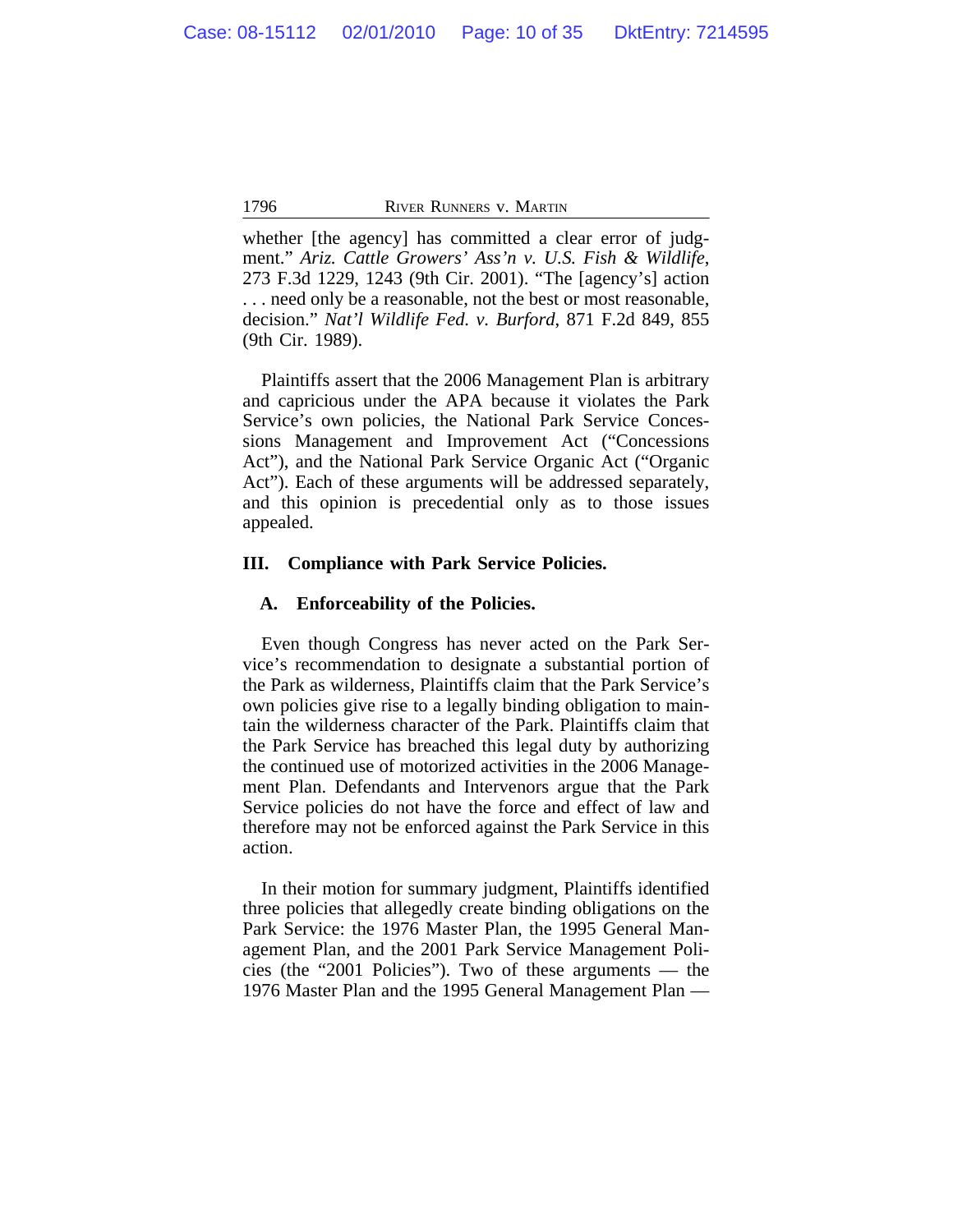are not on appeal. Plaintiffs instead focus on the 2001 Policies, arguing that they are binding because they are written in mandatory language, were mentioned in the Federal Register, and have been found binding in *S. Utah Wilderness Alliance v. Nat'l Park Serv.*, 387 F. Supp. 2d 1178 (D. Utah 2005).

In *United States v. Fifty-Three (53) Eclectus Parrots*, 685 F.2d 1131 (9th Cir. 1982), we established a two-part test for determining when agency pronouncements have the force and effect of law:

To have the force and effect of law, enforceable against an agency in federal court, the agency pronouncement must (1) prescribe substantive rules not interpretive rules, general statements of policy or rules of agency organization, procedure or practice — and (2) conform to certain procedural requirements. To satisfy the first requirement the rule must be legislative in nature, affecting individual rights and obligations; to satisfy the second, it must have been promulgated pursuant to a specific statutory grant of authority and in conformance with the procedural requirements imposed by Congress.

*Id.* at 1136 (internal quotes and citations omitted).

**[1]** The 2001 Policies fail the first part of the *Eclectus Parrots* test because they do not purport to prescribe substantive rules. As the United States Court of Appeals for the District of Columbia Circuit recently held with respect to these very Policies: "While the text of the Policies on occasion uses mandatory language, such as 'will' and 'must,' the document as a whole does not read as a set of rules. It lacks precision in its directives, and there is no indication of how the enumerated policies are to be prioritized." *The Wilderness Soc'y v. Norton*, 434 F.3d 584, 595 (D.C. Cir. 2006).

**[2]** The text of the 2001 Policies makes clear that they are intended only to provide guidance within the Park Service,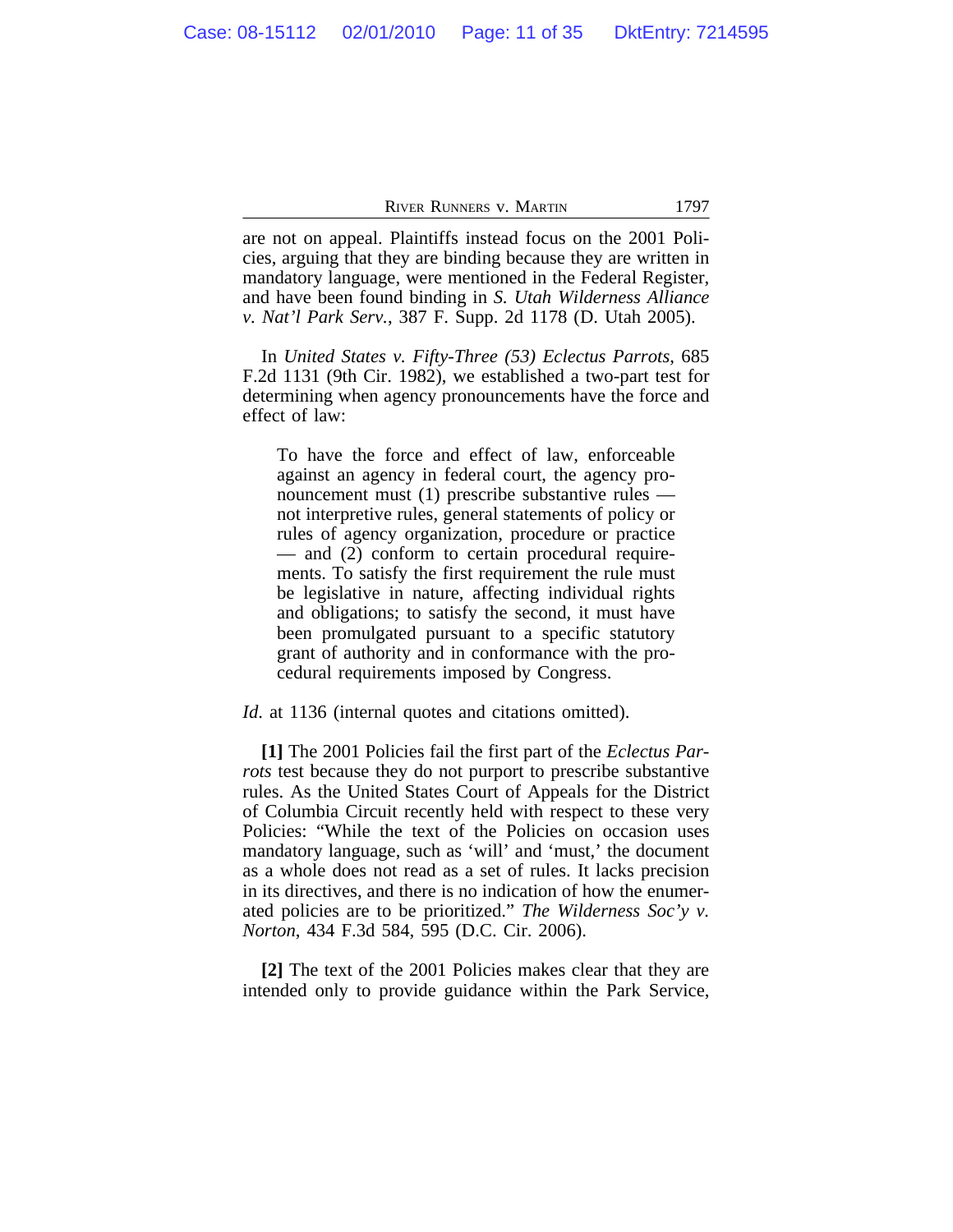not to establish rights in the public generally. The Introduction describes the Policies as a "basic Service-wide policy document," as a "guidance document[]," and as a statement of policy "designed to provide [Park Service] management and staff with clear and continuously updated information . . . that will help them manage parks and programs effectively." That the 2001 Policies are not intended to have the same force as binding Park Service regulations is made clear by the Introduction's explanation that existing, formally-promulgated Park Service regulations will trump inconsistent provisions in the 2001 Policies until such time as the regulations "are formally revised through the rulemaking procedure[.]"

Equally significant, the Introduction to the 2001 Policies provides that Park Service management can choose to waive or modify the Policies: "Adherence to policy is mandatory unless specifically waived or modified in writing by the Secretary, the Assistant Secretary, or the Director." "Waivers and modifications will be considered on a case-by-case basis," the Policies explain. Needless to say, policy statements that may be waived or modified by an agency can hardly be said to have the binding force of law. As the D.C. Circuit noted, "this language does not evidence an intent on the part of the agency to limit its discretion and create enforceable rights. Rather, the agency's top administrators clearly reserved for themselves unlimited discretion to order and reorder all management priorities." *Wilderness Soc'y*, 434 F.3d at 596.

Nor do the 2001 Policies purport to create substantive individual rights or obligations for persons or entities outside the Park Service. The Policies set forth priorities, practices, and procedures to be followed by Park Service personnel in administering the national park system. In the words of *Eclectus Parrots*, they are "interpretive rules, general statements of policy or rules of agency organization, procedure or practice[.]" 685 F.2d at 1136 (quotes and citations omitted). *See also United States v. Alameda Gateway Ltd.*, 213 F.3d 1161, 1168 (9th Cir. 2000) (agency rule did not have the force or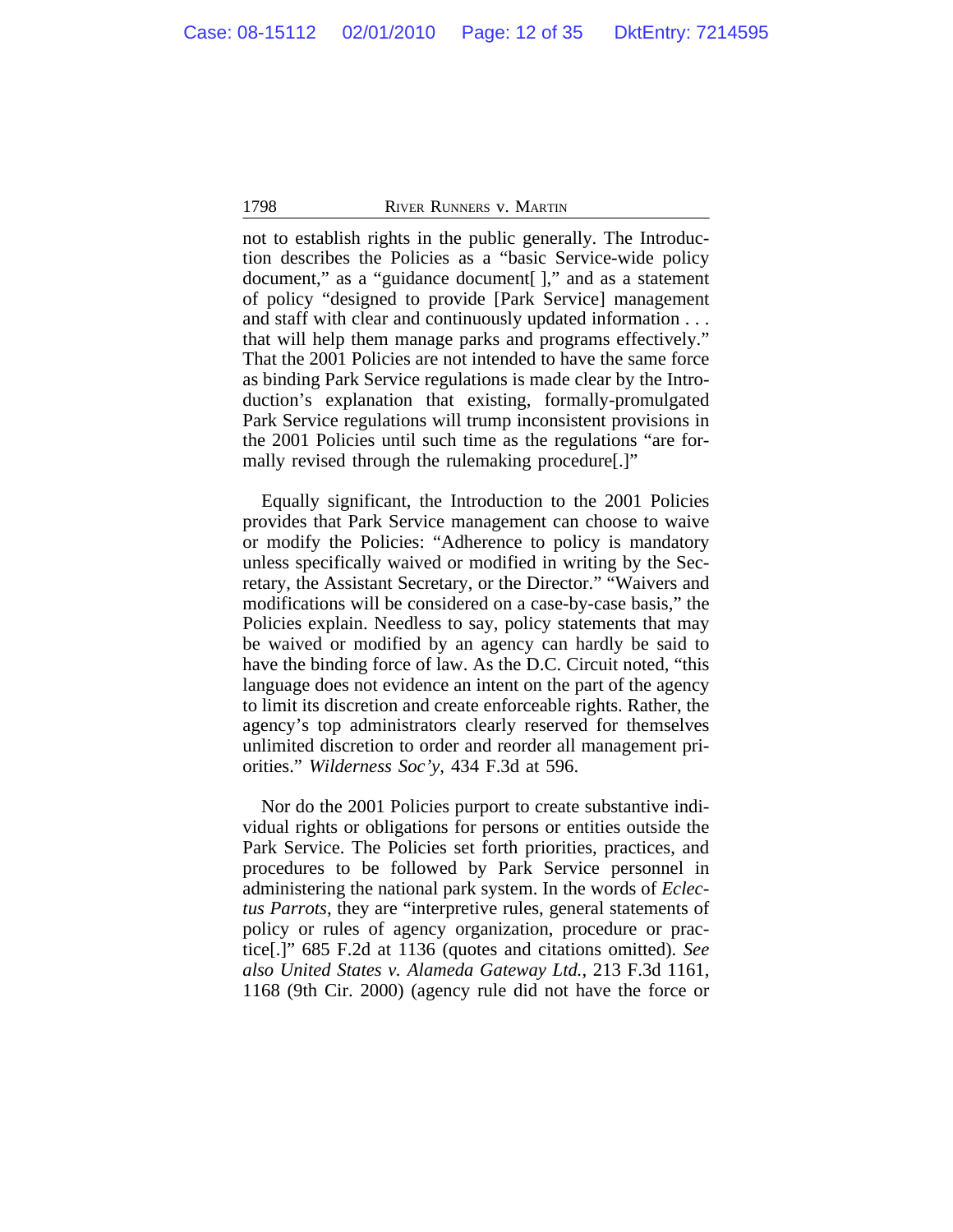effect of law in part because "[i]t was not intended to create substantive rights in third parties"); *Moore v. Apfel*, 216 F.3d 864, 868-69 (9th Cir. 2000) (agency provision did not satisfy the *Eclectus Parrots* test, as it "creates no substantive rights" and instead "provides [agency] staff with internal procedures"); *Chrysler Corp. v. Brown*, 441 U.S. 281, 302 (1979) (whether an agency pronouncement affects individual rights and obligations "is an important touchstone for distinguishing those rules that may be binding or have the force of law") (internal quotation marks and citation omitted).

The 2001 Policies also fail the second part of the *Eclectus Parrots* test. The APA requires that "publication or service of a substantive rule shall be made not less than 30 days before its effective date." 5 U.S.C. § 553(d). The 2001 Policies were not published in the Federal Register. The Park Service did publish a notice of the availability of a draft of the 2001 Policies and a notice of new policy, but never published the 2001 Policies themselves. *See* 65 Fed. Reg. 2984 (Jan. 19, 2000); 65 Fed. Reg. 56003 (Sept. 15, 2000). What is more important, the Policies were never published in the Code of Federal Regulations. This suggests that the Park Service did not intend to announce substantive rules enforceable by third parties in federal court. *See W. Radio Servs. Co., Inc. v. Espy*, 79 F.3d 896, 901 (9th Cir. 1996) (stating, in its determination that two agency documents did not satisfy the *Eclectus Parrots* test, that "[n]either [document] is published in the Federal Register or the Code of Federal Regulations"). The D.C. Circuit found this lack of publication "particularly noteworthy" in concluding that the 2001 Policies are not substantive law. *Wilderness Soc'y*, 434 F.3d at 595; *see also Brock v. Cathedral Bluffs Shale Oil Co.*, 796 F.2d 533, 539 (D.C. Cir. 1986) ("The real dividing point between regulations and general statements of policy is publication in the Code of Federal Regulations[.]").

This conclusion is bolstered by the Park Service's own characterization of the 2001 Policies. In its Federal Register announcement that a draft of the 2001 Policies was available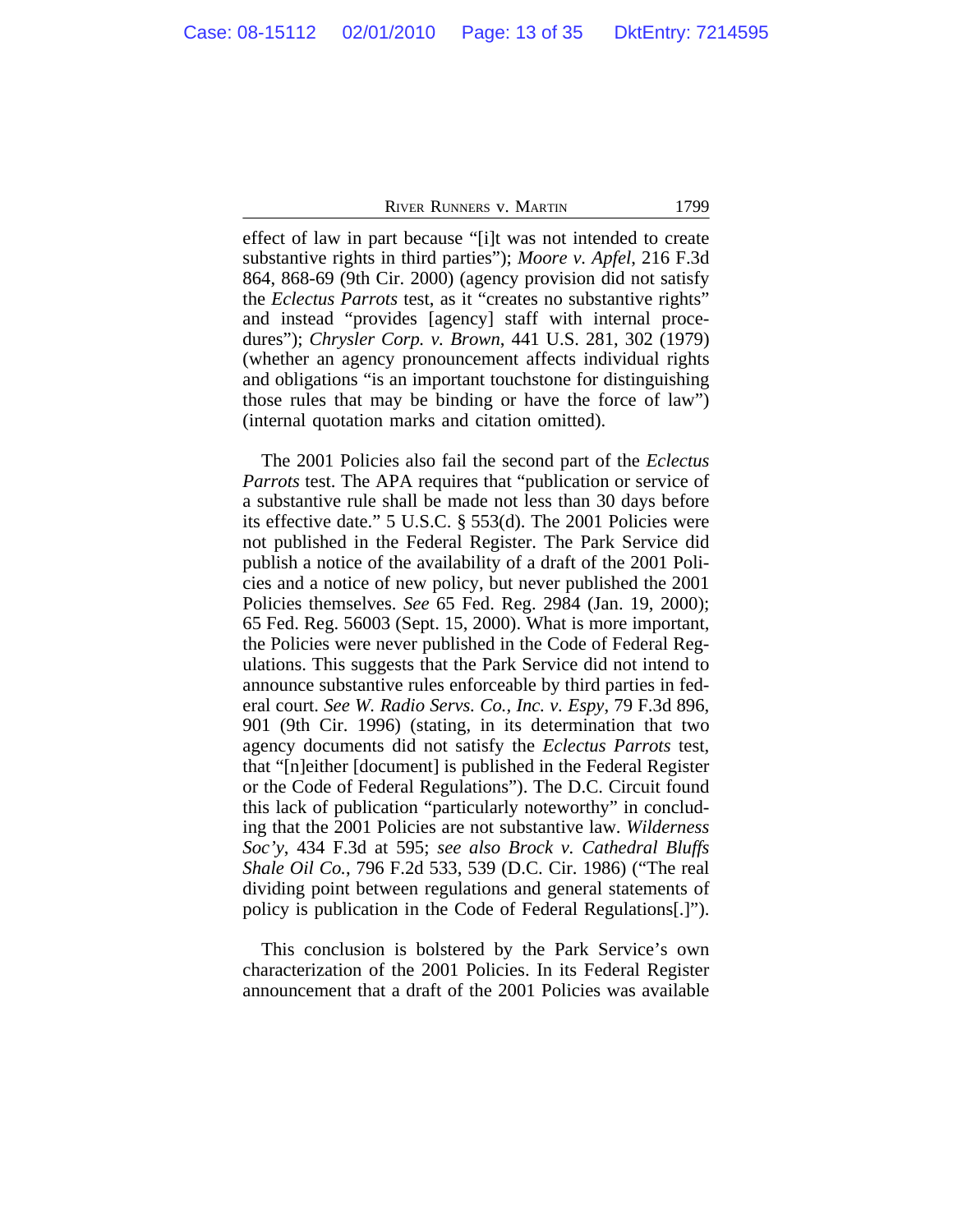for public comment, the Park Service explained that "park superintendents, planners, and other [Park Service] employees use management policies as a reference source when making decisions that will affect units of the national park system." 65 Fed. Reg. 2984 (Jan. 19, 2000). A "reference source," of course, is not the same as binding substantive law.

**[3]** In sum, the 2001 Policies are not enforceable against the Park Service in this action. The Policies do not prescribe substantive rules, nor were they promulgated in conformance with the procedures of the APA. *Eclectus Parrots*, 685 F.2d at 1136. The Court therefore may not set aside the 2006 Management Plan because it fails to comply with portions of the 2001 Policies requiring the Park Service to treat the Colorado River Corridor as wilderness or potential wilderness.

### **B. Plaintiffs'** *Chevron* **Cases.**

Plaintiffs argue that the lack of formal rulemaking does not prevent the 2001 Policies from having the force and effect of law. For support, Plaintiffs rely primarily on *United States v. Mead Corp.*, 533 U.S. 218 (2001), and *S. Utah Wilderness Alliance*, 387 F.Supp.2d 1178. Plaintiffs in *Mead* challenged a tariff ruling by the United States Customs Service. Plaintiffs in *S. Utah Wilderness Alliance* challenged a decision by the Park Service to ban motorized vehicles in a portion of Canyonlands National Park. In both cases the courts were required to decide whether the agency decisions were entitled to deference under *Chevron U.S.A. Inc. v. Natural Resources Defense Council, Inc.*, 467 U.S. 837 (1984).

The Supreme Court explained *Chevron* deference in this manner: when Congress has expressed an expectation that an agency will speak with the force of law and resolve ambiguities or fill gaps in statutory law, "a reviewing court has no business rejecting an agency's exercise of its generally conferred authority . . . simply because the agency's chosen resolution seems unwise, but is obligated to accept the agency's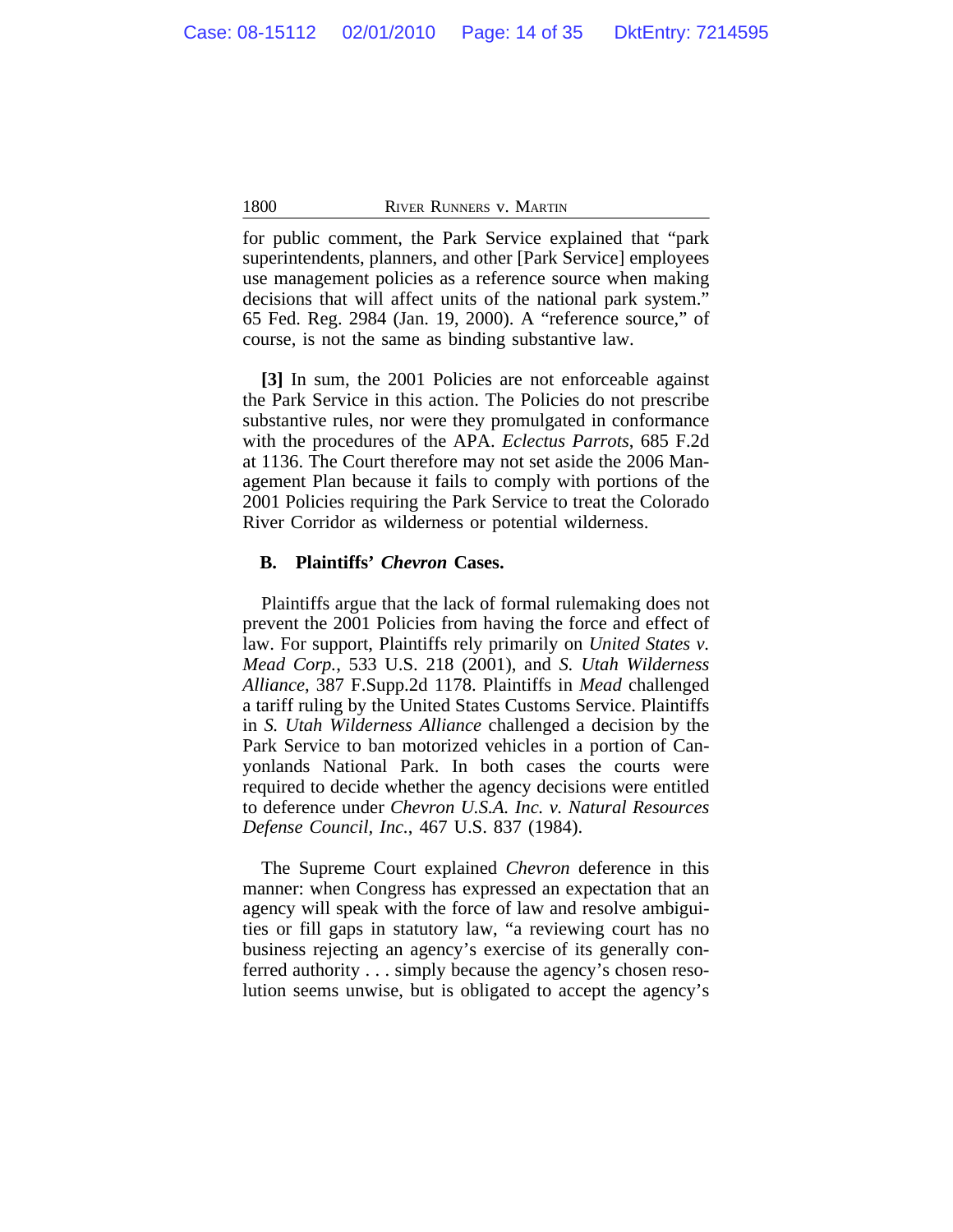position if Congress has not previously spoken to the point at issue and the agency's interpretation is reasonable[.]" *Mead*, 533 U.S. at 229 (citations omitted). In short, Courts are not to interfere with reasonable agency decisions rendered within areas where Congress has authorized the agencies to act.

**[4]** Among other considerations, a court applying the *Chevron* doctrine asks whether an agency decision is intended by Congress to have the force of law. The Supreme Court noted in *Mead* that the existence of formal notice-and-comment rulemaking is a strong indicator of such authority. The Supreme Court went on to explain, however, that "as significant as notice-and-comment rulemaking is in pointing to *Chevron* authority, the want of that procedure here does not decide the case, for we have sometimes found reasons for *Chevron* deference even when no such administrative formality was required and none was afforded[.]" *Id.* at 230-31. The District Court in *S. Utah Wilderness Alliance* relied on this language and found that *Chevron* deference was due the Park Service's decision to ban motorized vehicles in Canyonlands even though the decision was based on the 2001 Policies that were not adopted through formal notice-and-comment rulemaking. 387 F. Supp. 2d at 1187-88. Plaintiffs rely on this holding and the above-quoted language from *Mead* to argue that the same 2001 Policies should have the force and effect of law in this case.

There is a difference, however, between application of the *Chevron* doctrine in *SUWA* and the question to be decided in this case. The plaintiffs in *SUWA* argued that the 2001 Policies were not entitled to deference and that a decision based on them should be set aside. The District Court relied on the *Chevron* doctrine to conclude that the 2001 Policies provided a sound basis for deference to the Park Service — a shield for the agency's decision concerning the proper administration of Canyonlands National Park. Plaintiffs in this case seek an opposite result — to use the same 2001 Policies as a sword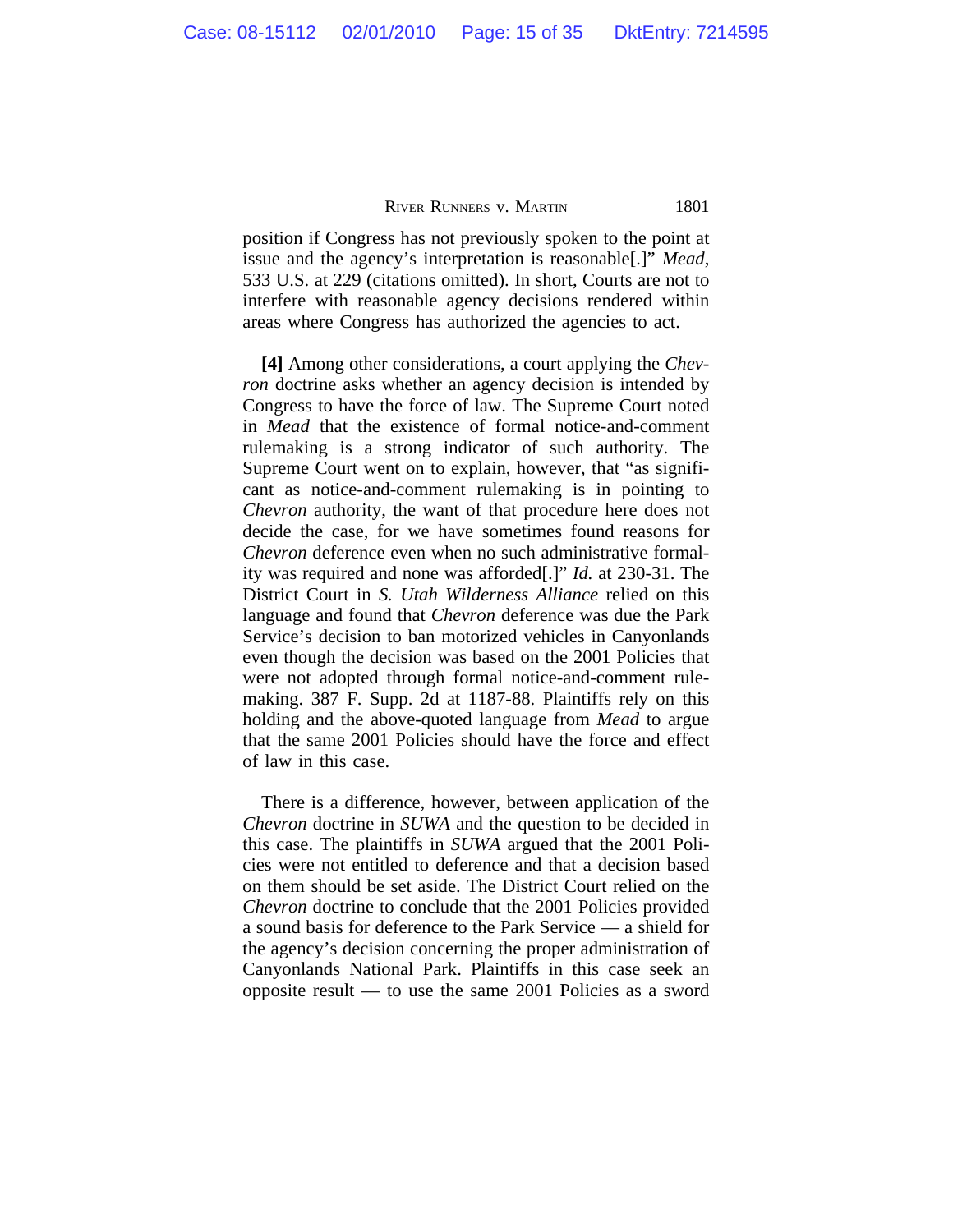to set aside Park Service decisions concerning the proper administration of Grand Canyon National Park.

**[5]** *Chevron* analysis does not control this case. Whether an agency's decision falls within the scope of activity intended by Congress to resolve ambiguities or fill gaps in the governing statutes and therefore is entitled to deference in the courts is a different question than whether an agency's decision becomes binding law that gives outside parties the right to enforce the decision against the agency in court. The first question asks whether the agency has acted within the realm and with the expertise Congress intended. The second focuses on the substance and form of the agency's action and asks whether the agency intended to promulgate binding law for itself and the outside world. This case presents the second question — a question to be decided under *Eclectus Parrots*. As explained above, the 2001 Policies are not enforceable against the Park Service under *Eclectus Parrots*.

### **C. The Policies Do Not Render the 2006 Management Plan Arbitrary and Capricious.**

**[6]** Citing *Ecology Center, Inc. v. Austin*, 430 F.3d 1057 (9th Cir. 2005), and related cases, Plaintiffs alternatively argue that the 2006 Management Plan is arbitrary and capricious even if the 2001 Policies do not have the force and effect of law. We held in *Ecology Center* that the Forest Service could not disregard a non-binding soil standard when the Forest Service's own environmental impact statement purported to comply with the standard. To disregard the standard, we held, would render the environmental impact statement misleading and unlawful. *Id*. at 1069. Plaintiffs argue that because the FEIS and ROD purport to follow the 2001 Policies and the 1995 General Management Plan, but in fact fail to do so, they are arbitrary and capricious. We do not agree.

Plaintiffs base their argument on the fact that the Colorado River Corridor has been classified by the Park Service as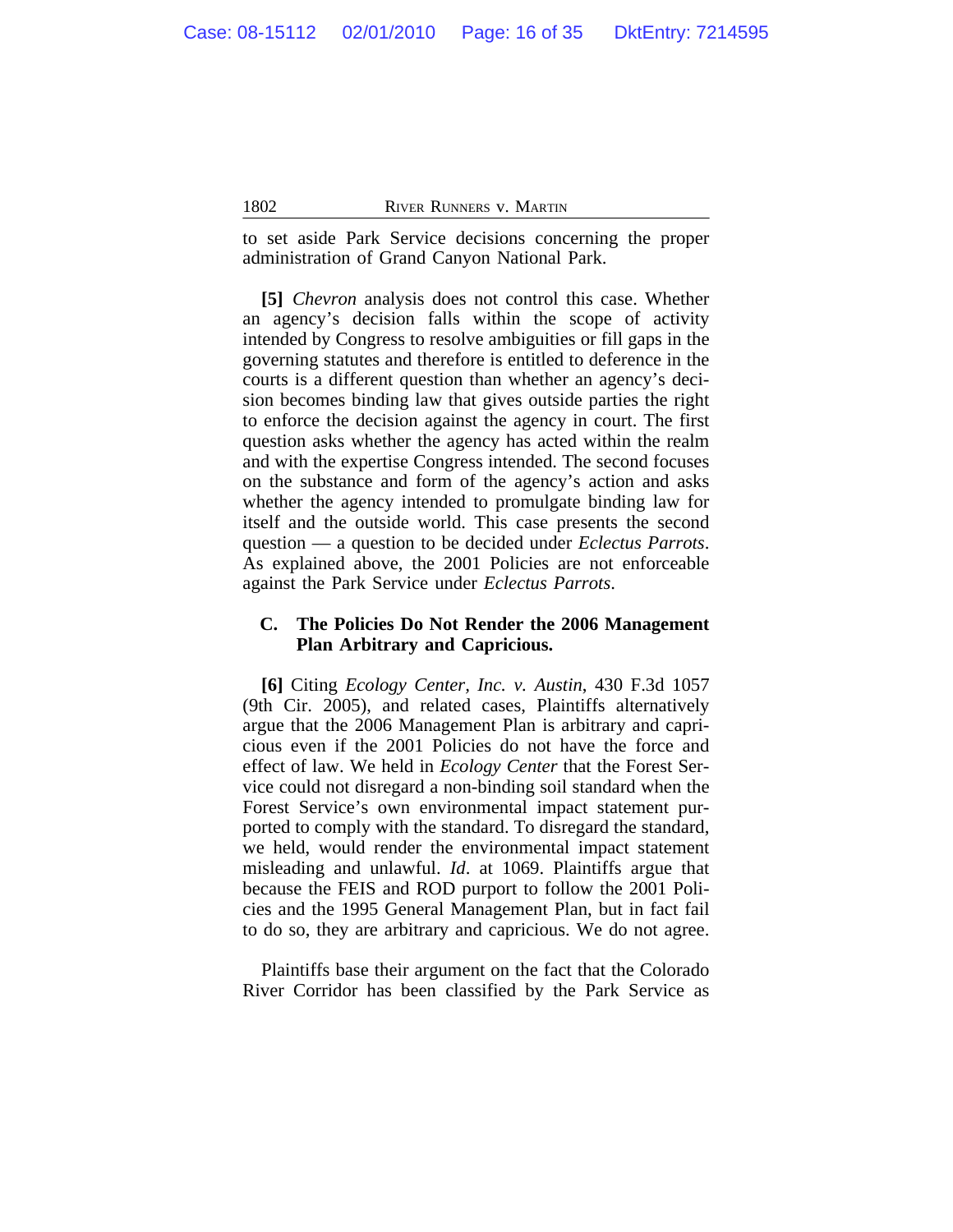potential wilderness. The 2001 Policies provide the following guidance with respect to the management of potential wilderness areas:

The National Park Service will take no action that would diminish the wilderness suitability of an area possessing wilderness characteristics until the legislative process of wilderness designation has been completed. . . . This policy also applies to potential wilderness, requiring it to be managed as wilderness to the extent that existing non-conforming conditions allow. The National Park Service will seek to remove from potential wilderness the temporary, non-conforming conditions that preclude wilderness designation.

2001 Policies § 6.3.1 (SAR 016136-37). The FEIS makes this same commitment with respect to the Colorado River Corridor. *See* FEIS Vol. I at 234.

**[7]** The language of § 6.3.1 makes clear that the Park Service is required to manage potential wilderness areas as actual wilderness only "to the extent that existing non-conforming conditions allow." This language does not require the Park Service immediately to remove existing non-conforming uses — in this case, motorized rafts. It requires the Park Service to manage the Colorado River Corridor as wilderness to the extent possible given the existing use of motors. In light of this clear provision, the court cannot conclude that the 2006 Management Plan is arbitrary and capricious for failing to remove motorized uses in the Colorado River Corridor immediately.**<sup>4</sup>**

**<sup>4</sup>**Nor did Plaintiffs appear to believe that immediate removal was required when they submitted written comments on the DEIS. Plaintiffs did not assert that the 2001 Policies required the immediate removal of motorized uses, but instead endorsed a plan to "phas[e] out motorized use over a reasonable time period not to exceed 10 years." AR 050222.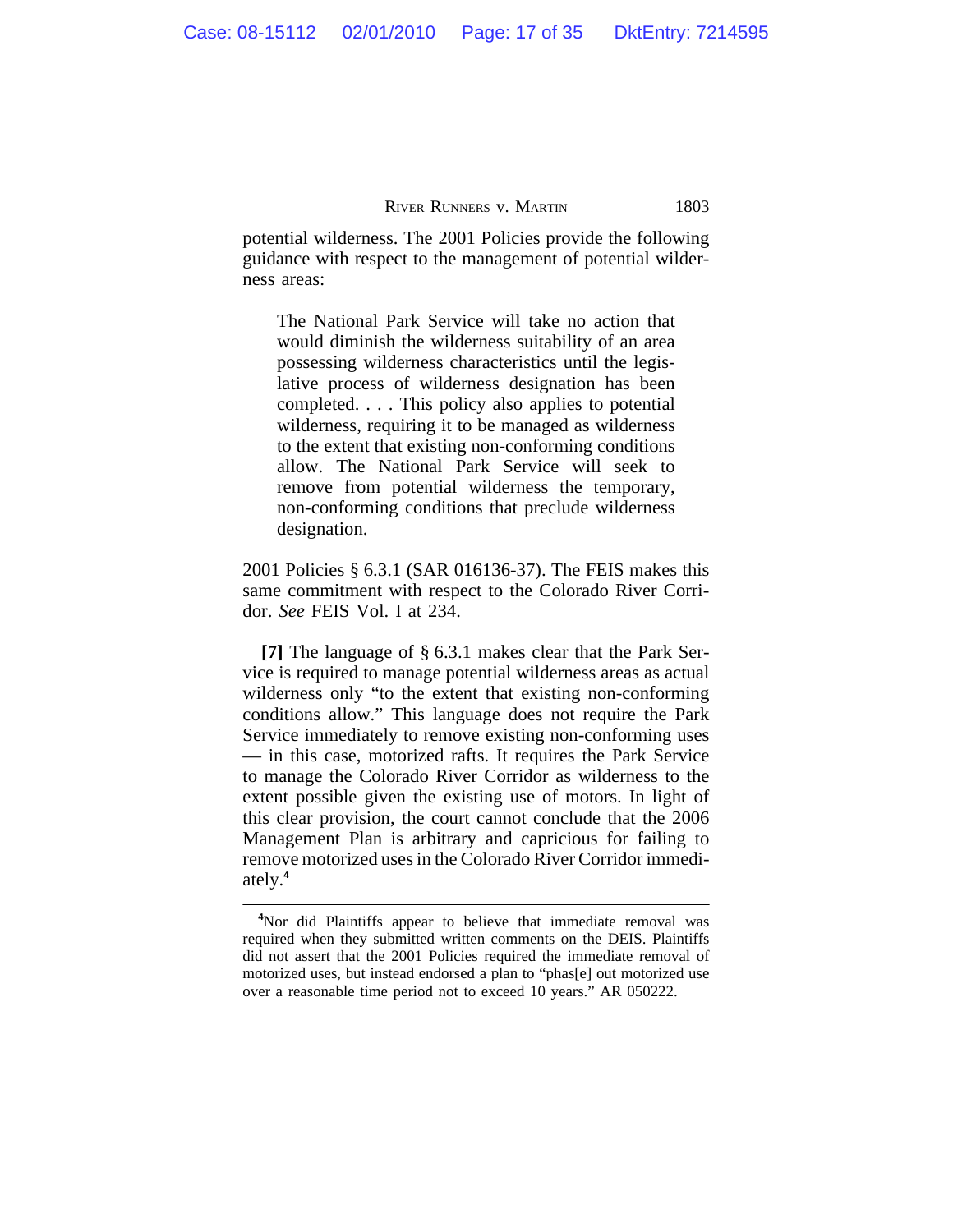Section 6.3.1 further states that the Park Service "will seek to remove from potential wilderness the temporary, nonconforming conditions that preclude wilderness designation." 2001 Policies § 6.3.1 (SAR 016137). Seasonal uses of motors on the river do not preclude wilderness designation. Plaintiffs do not contend that such uses work any permanent change on the Corridor that would preclude later wilderness treatment. Seasonal float trips are not like the construction of a road or other physical improvements that might disqualify an area for wilderness designation in the future. Motorized float trips can readily be eliminated if Congress decides that the Corridor should be designated as wilderness. The FEIS concludes that the use of motors in the Corridor "is only a temporary or transient disturbance of wilderness values" and "does not permanently impact wilderness resources or permanently denigrate wilderness values." FEIS, Vol. I at 17; *see also* AR 093108- 19 (discussion of limited effect of motorized uses on soils), AR 093051 (same for water quality), AR 093083-84 (same for air quality), AR 093132-33 (same for natural soundscape).**<sup>5</sup>**

We note, additionally, that federal agencies are entitled to some leeway when interpreting their own policies and regulations. *Stinson v. United States*, 508 U.S. 36, 45 (1993) ("provided an agency's interpretation of its own regulations does not violate the Constitution or a federal statute, it must be given controlling weight unless it is plainly erroneous or inconsistent with the regulation."). When that leeway is added to the Management Plan's general consistency with the 2001 Policies, the court cannot conclude that the policies, even if not enforceable in court, render the Management Plan arbitrary and capricious.

**<sup>5</sup>**During oral argument, Plaintiffs asserted that § 6.4.3.3 of the 2001 Policies, which precludes motors in "wilderness" areas, trumps § 6.3.1. It appears to the Court, however, that  $\S 6.3.1$  is the more relevant provision because it applies specifically to areas "possessing wilderness characteristics" that have not yet been designated as wilderness by Congress — precisely the circumstance of the Colorado River Corridor.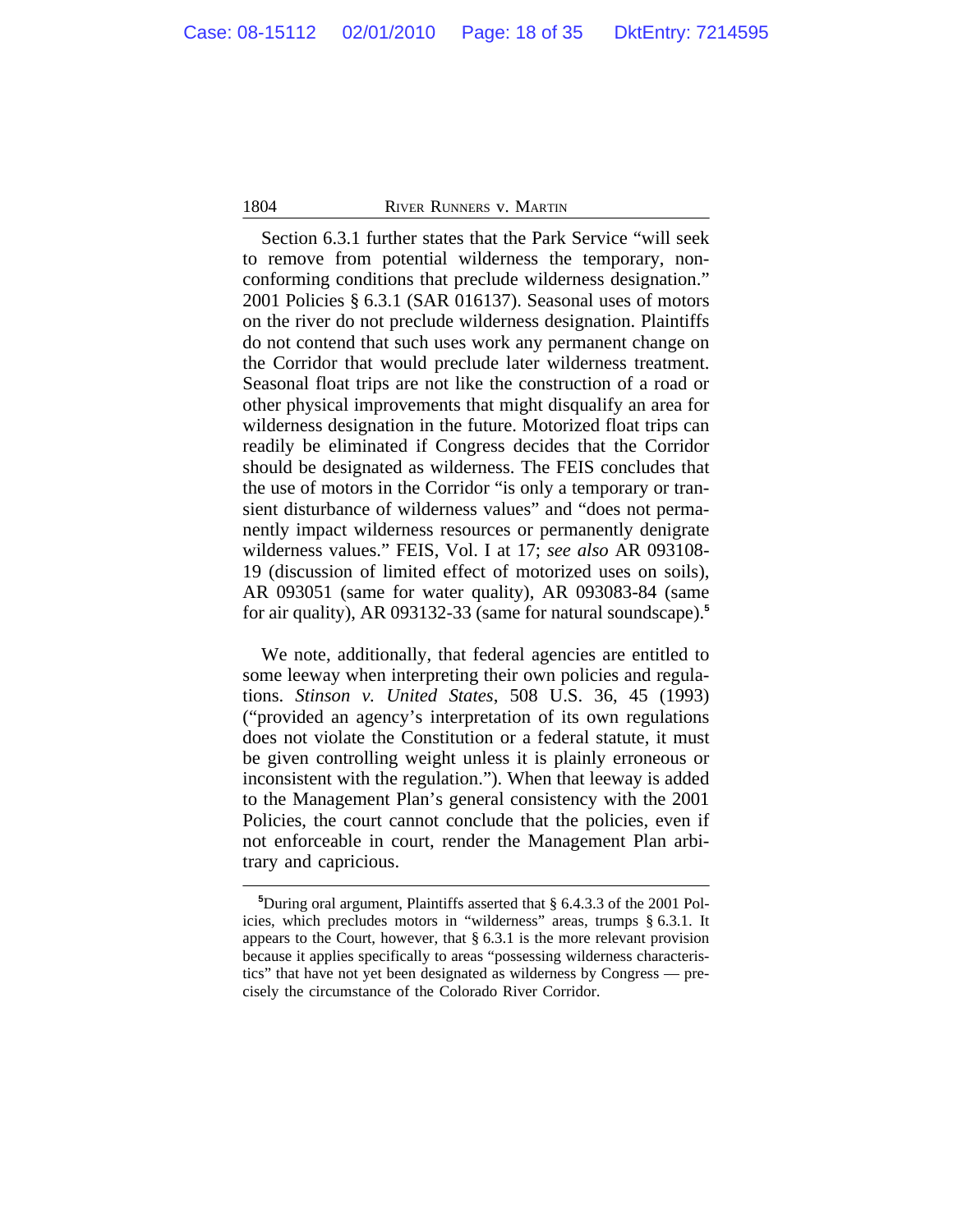**[8]** Finally, Plaintiffs argue that the 2006 Management Plan is arbitrary and capricious because it contradicts earlier Park Service decisions to phase out motorized boating in the Colorado River Corridor. As noted above, the 1979 Management Plan called for motorized watercraft between Lees Ferry and Separation Canyon to be phased out over a five-year period. SAR 005244. The Court cannot conclude, however, that the 2006 Management Plan is arbitrary and capricious solely because it differs from earlier Park Service decisions. Part of the discretion granted to federal agencies is the freedom to change positions. As the Supreme Court has explained, "[a]n agency's view of what is in the public interest may change, either with or without a change in circumstances. But an agency changing its course must supply a reasoned analysis." *Motor Vehicle Mfrs. Ass'n v. State Farm Mut. Auto Ins. Co.*, 463 U.S. 29, 57 (1983) (quotation omitted). The question posed by this lawsuit, therefore, is not whether the 2006 Management Plan differs from past Park Service decisions, but whether it is arbitrary and capricious in light of facts in the administrative record and the reasoning of the FEIS. For reasons explained herein, the court finds the 2006 Management Plan sufficiently reasonable to pass APA muster.

#### **IV. The Concessions Act.**

**[9]** Plaintiffs contend that the 2006 Management Plan is arbitrary and capricious because it fails to comply with the requirements of the Concessions Act. The Act governs the granting of commercial concessions within the National Park System. "To make visits to national parks more enjoyable for the public, Congress authorized [the Park Service] to grant privileges, leases, and permits for the use of land for the accommodation of visitors. Such privileges, leases, and permits have become embodied in national parks concession contracts." *Nat'l Park Hospitality Ass'n v. Dep't of the Interior*, 538 U.S. 803, 805-806 (2003). The specific provision of the Act relied on by Plaintiffs articulates a Congressional "policy" for the granting of concessions: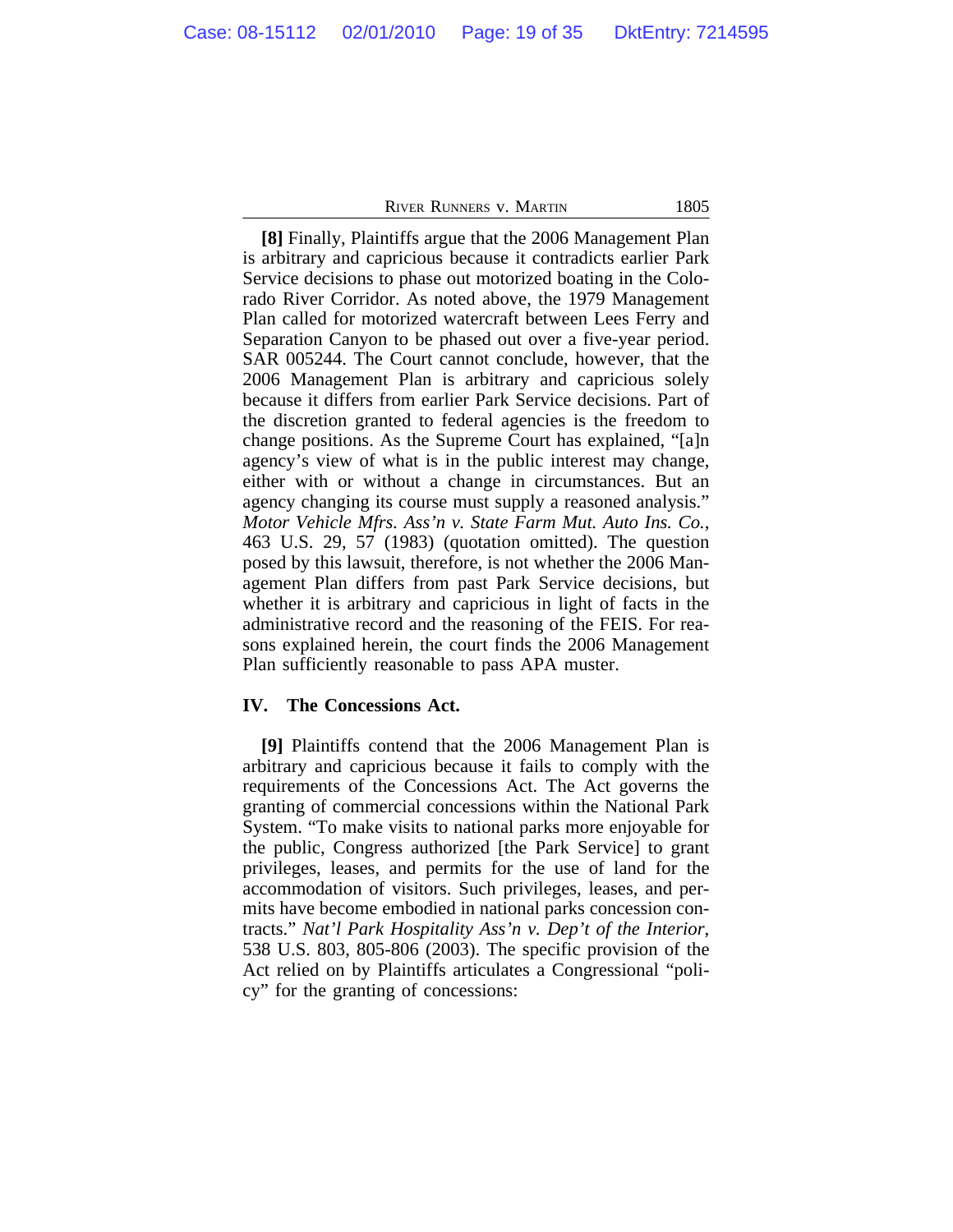It is the policy of the Congress that the development of public accommodations, facilities, and services in units of the National Park System shall be limited to those accommodations, facilities, and services that —

(1) are necessary and appropriate for public use and enjoyment of the unit of the National Park System in which they are located; and

(2) are consistent to the highest practicable degree with the preservation and conservation of the resources and values of the unit.

16 U.S.C. § 5951(b).

Plaintiffs claim that the 2006 Management Plan is arbitrary and capricious because the Park Service never determined that the types and levels of motorized uses authorized by the Management Plan are necessary and appropriate for public use and consistent with the Park's resources and values. Before addressing this argument, we must address the legal standard that governs review of a Concessions Act claim.

### **A. Legal Standard Under the Concessions Act.**

In support of their Concessions Act argument, Plaintiffs rely heavily on *High Sierra Hikers Ass'n v. Blackwell*, 390 F.3d 630 (9th Cir. 2004), a case in which we struck down the Forest Service's grant of permits to commercial packstock operators in the Ansel Adams and John Muir Wilderness Areas of California. The court held that the Forest Service must make a finding that "the number of permits granted was no more than was necessary to achieve the goals of the Act." *Id*. at 647. Plaintiffs argue that *Blackwell* requires a similar Park Service finding for the number of motorized raft trips permitted in the 2006 Management Plan.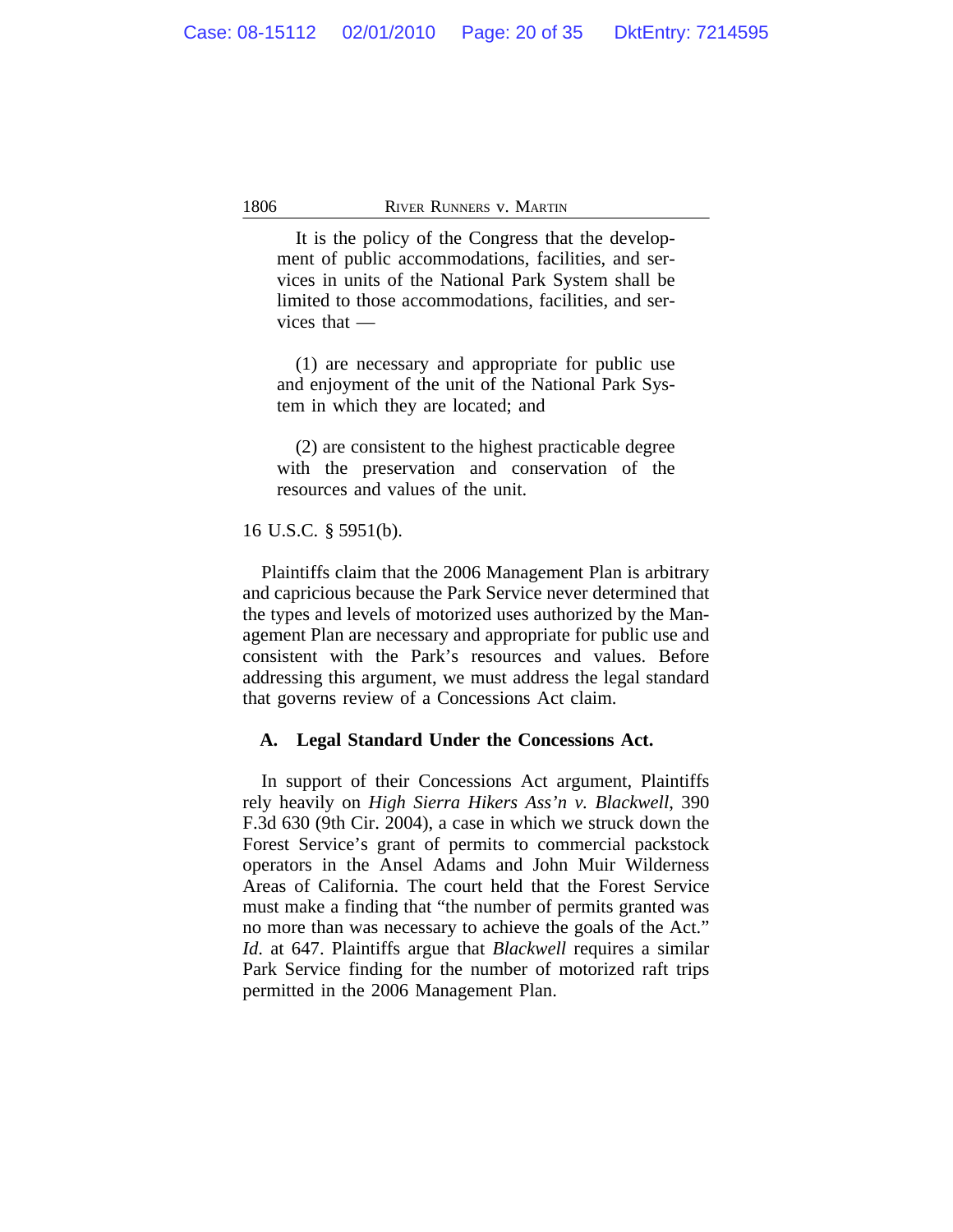It is significant, however, that the court in *Blackwell* was applying the Wilderness Act, not the Concessions Act. The Wilderness Act places strict limitations on the use of lands formally designated by Congress as wilderness. With narrow exceptions, the Wilderness Act prohibits commercial enterprises, permanent roads, and motorized vehicles in wilderness areas. 16 U.S.C. § 1133(c). Federal agencies are obligated to manage such areas to preserve their wilderness character. *Id*. at § 1133(b). We explained in *Blackwell* that the Forest Service's obligation to limit commercial packstock permits "flows directly out of the agency's obligation under the Wilderness Act to protect and preserve wilderness areas." 390 F.3d at 647. It was this "ultimate interest" and "overarching purpose" of the Wilderness Act — to protect the Ansel Adams and John Muir Wilderness Areas from degradation that led the Ninth Circuit to hold that the packstock permit decision violated "the Forest Service's statutory responsibility." *Id*. at 647-48.

This case, by contrast, does not concern a wilderness area. Congress has never acted on the Park Service's recommendation that portions of the Park be formally designated as wilderness. The Park Service, therefore, is not under the same "statutory responsibility" that applied to the Forest Service in *Blackwell*. The court must look to the Concessions Act, not the Wilderness Act, for the governing legal standard.

In *Wilderness Preservation Fund v. Kleppe*, 608 F.2d 1250 (9th Cir. 1972), we decided a case under 16 U.S.C. § 20, the statutory predecessor to the Concessions Act. *See City of Sausalito v. O'Neill*, 386 F.3d 1198, 1204 (9th Cir. 2004) (*Kleppe* decided under predecessor to Concessions Act); Pub. L. 105-391, 1123 Stat. 3515 (16 U.S.C. § 20 superceded by 16 U.S.C. § 5951). The predecessor statute, like the Concessions Act, stated a Congressional "policy" that commercial concessions in national parks should be "limited to those that are necessary and appropriate for public use and enjoyment of the national park area in which they are located." *Kleppe*, 608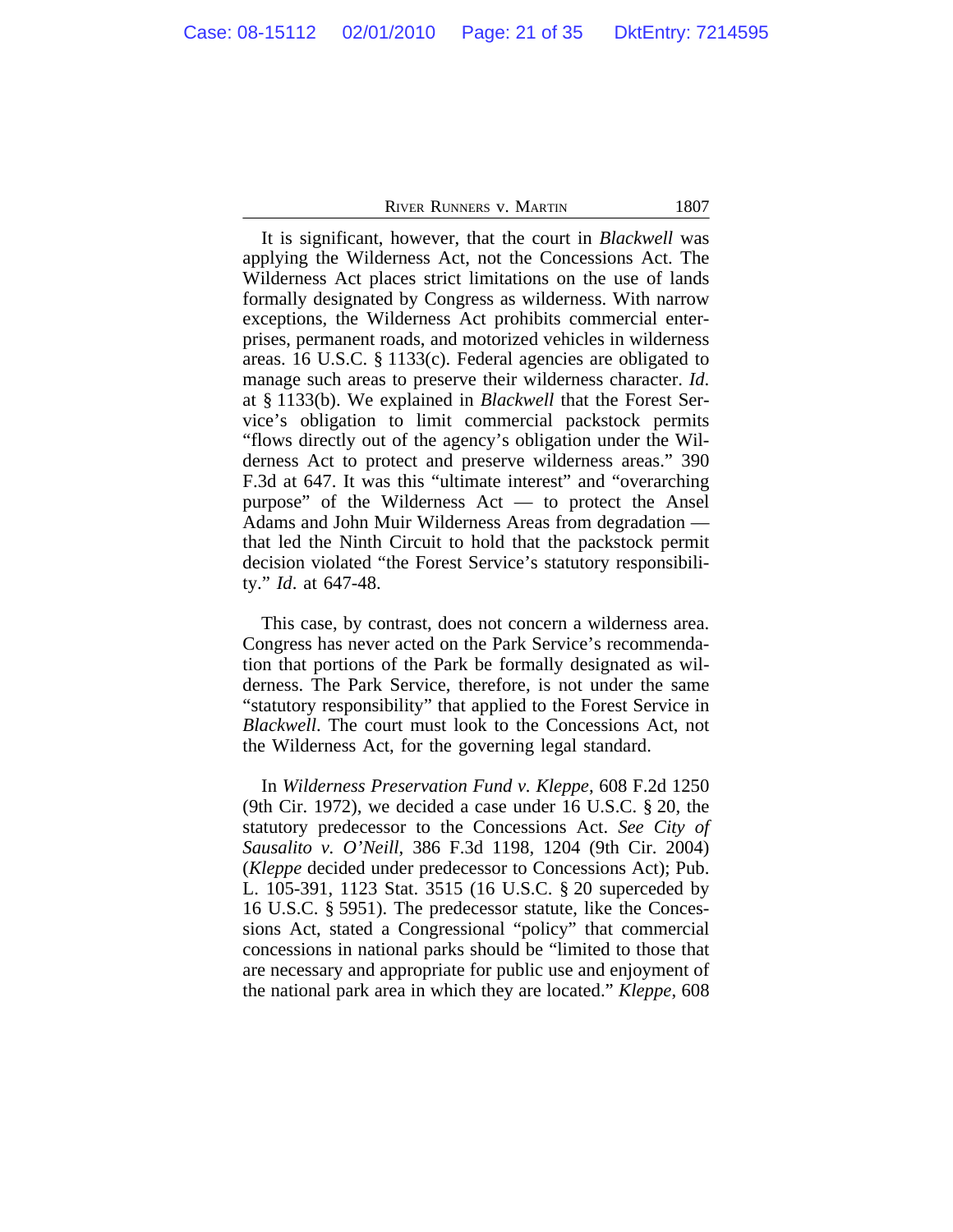F.2d at 1253. In rejecting a challenge under this policy to the Park Service's allocation of rafting permits in the Colorado River Corridor, *Kleppe* recognized the "administrative discretion" granted the Park Service and invoked "a judicial presumption favoring the validity of administrative actions." *Id*. at 1254.

**[10]** This more deferential standard appears to be warranted. The Park Service is charged with administering almost 400 national parks. *See* National Park Service, About Us, http://www.nps.gov/aboutus/index.htm (last visited October 22, 2009). The Concessions Act does not impose strict wilderness requirements on those parks, but instead articulates a policy that calls for the Park Service to balance the interests of public use and resource preservation. 16 U.S.C. § 5951(b). The Park Service's balancing of those interests over the broad range and diverse circumstances of hundreds of national parks is appropriately accorded the kind of deference recognized in *Kleppe*. The Court concludes that the deferential approach of *Kleppe*, rather than the statutory application of the Wilderness Act in *Blackwell*, should govern this case.

### **B. The 2006 Management Plan and the Concessions Act.**

Plaintiffs first contend that the Park Service failed entirely to determine that the types and levels of commercial services authorized by the 2006 Management Plan are necessary and appropriate. We disagree. The Park Service made the following determinations:

Since many visitors who wish to raft on the Colorado River through Grand Canyon possess neither the equipment nor the skill to successfully navigate the rapids and other hazards of the river, the [Park Service] has determined that it is necessary and appropriate for the public use and enjoyment of the park to provide for experienced and professional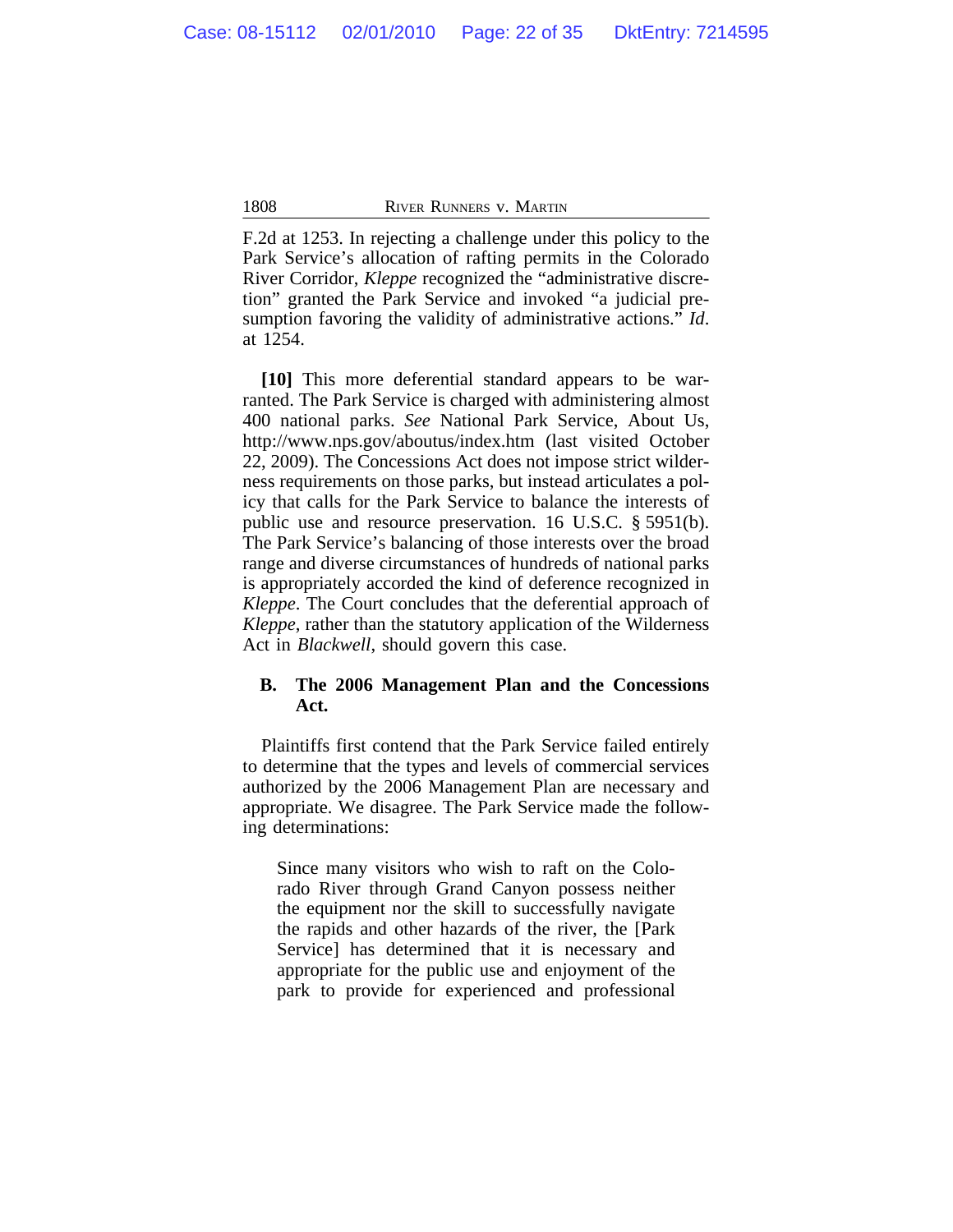river guides who can provide such skills and equipment.

\*\*\*

[S]ervices provided by commercial outfitters, which enable thousands of people to experience the river in a relatively primitive and unconfined manner and setting (when many of them otherwise would be unable to do so), are necessary to realize the recreational or other wilderness purposes of the park.

#### FEIS Vol. I at 19.

Plaintiffs argue that although the Park Service may have found commercial outfitters to be necessary and appropriate generally, it never made such a finding for *motorized* commercial services. Again we disagree. The ROD specifically states that "[d]etermination of the *types and levels* of commercial services that are necessary and appropriate for the Colorado River through Grand Canyon National Park were determined through [the FEIS]." ROD at 6 (emphasis added). Among the eight management alternatives considered by the Park Service in the DEIS and FEIS were two that did not authorize any motorized uses in the Colorado River Corridor (Alternatives B and C). After evaluating these alternatives, the Park Service found that they "violated the basic premise of this planning effort; that of reducing congestion, crowding and impacts without reducing access of visitors to the Colorado River[.]" FEIS Vol. III at 373. "As demonstrated by the Park Service's analysis of the no-motor alternatives, a decision by the Park Service to eliminate the motorized trip option would cause a dramatic reduction in the public availability of professionally outfitted river trips[.]" *Id.* at 87. The Park Service explained that "continued authorization of motorized use for recreational river trips in the [Park] is essential . . . to meeting the ... management objectives" for the 2006 Management Plan. *Id*. Thus, the Park Service quite clearly con-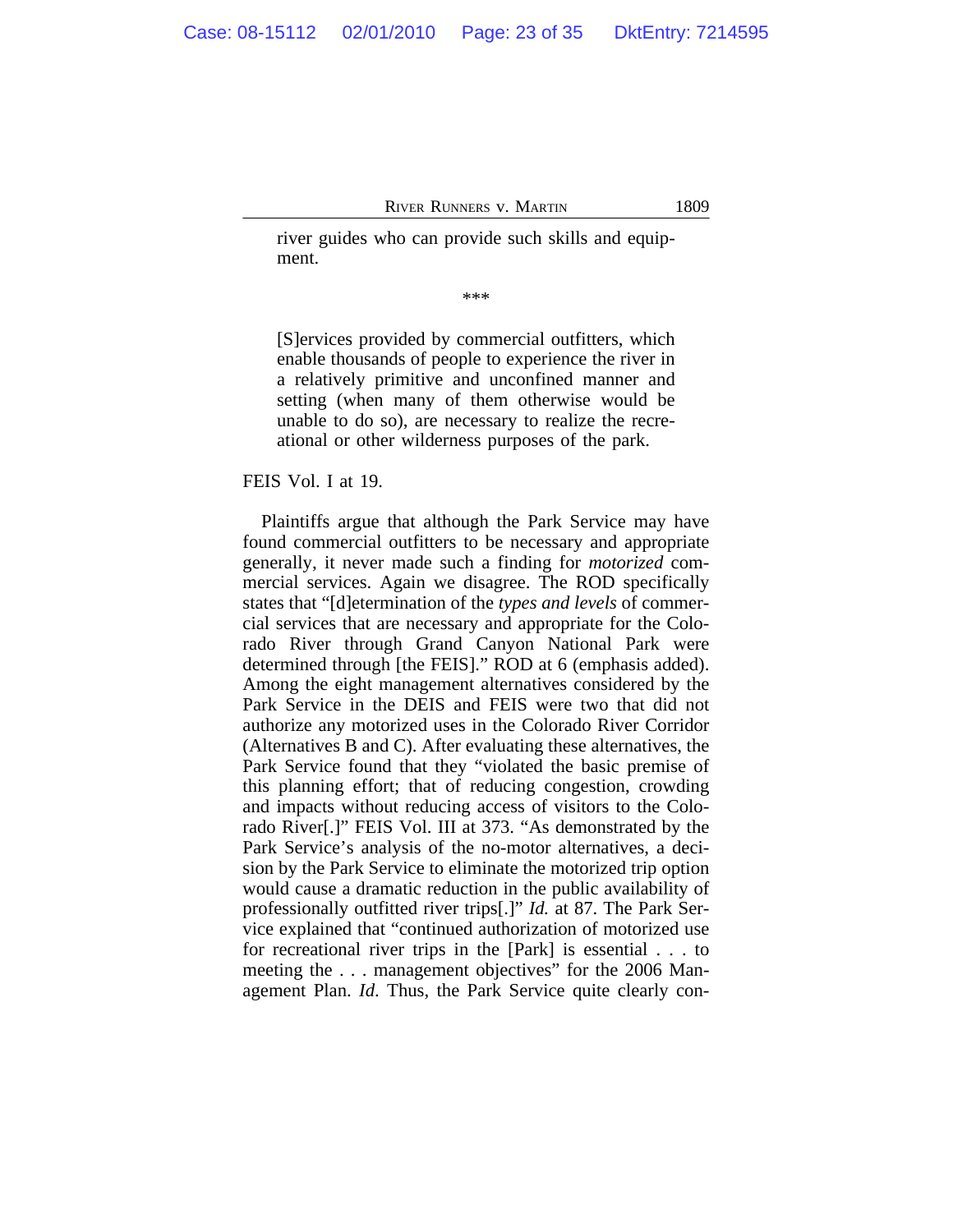cluded that motorized commercial services were "necessary and appropriate for public use and enjoyment" of the Corridor. 16 U.S.C. § 5951(b).

Plaintiffs contend that even if the Park Service found that motorized services were necessary and appropriate, it made no determination as to the *amount* of such services that are necessary, and therefore failed to "limit" motorized uses to those that are necessary and appropriate as required by the Congressional policy statement of the Concessions Act. It is true that the FEIS and ROD do not contain a specific discussion of the amount of motorized traffic found necessary and appropriate for public use and enjoyment of the Corridor. But the absence of such a specific discussion does not necessarily require the agency's action to be overturned. "While [a court] may not supply a reasoned basis for the agency's action that the agency itself has not given, [the court] will uphold a decision of less than ideal clarity if the agency's path may reasonably be discerned." *Bowman Transp., Inc. v. Arkansas-Best Freight Sys., Inc.*, 419 U.S. 281, 285 (1974) (citations omitted). The Park Service's consideration of the amount of motorized traffic required in the Colorado River Corridor can reasonably be discerned from the FEIS.

The 1989 Management Plan established use levels that were still in effect when the 2006 Management Plan planning process began. Among the alternatives considered in the DEIS and FEIS was a "no-action alternative" — an alternative that would have left the 1989 levels in place. This alternative, designated in the FEIS as Alternative A, would continue to allocate 113,083 user days to commercial operators (74,260 motorized and 38,823 non-motorized) and 58,048 user days to non-commercial users. FEIS Vol. I at 45. Alternative B would have eliminated all motorized traffic on the river and allocated 97,694 user days to commercial operators and 74,523 to non-commercial. *Id*. at 47. Alternative C also would have eliminated all motorized trips, but would have increased commercial user days to 166,814 and non-commercial to 115,783,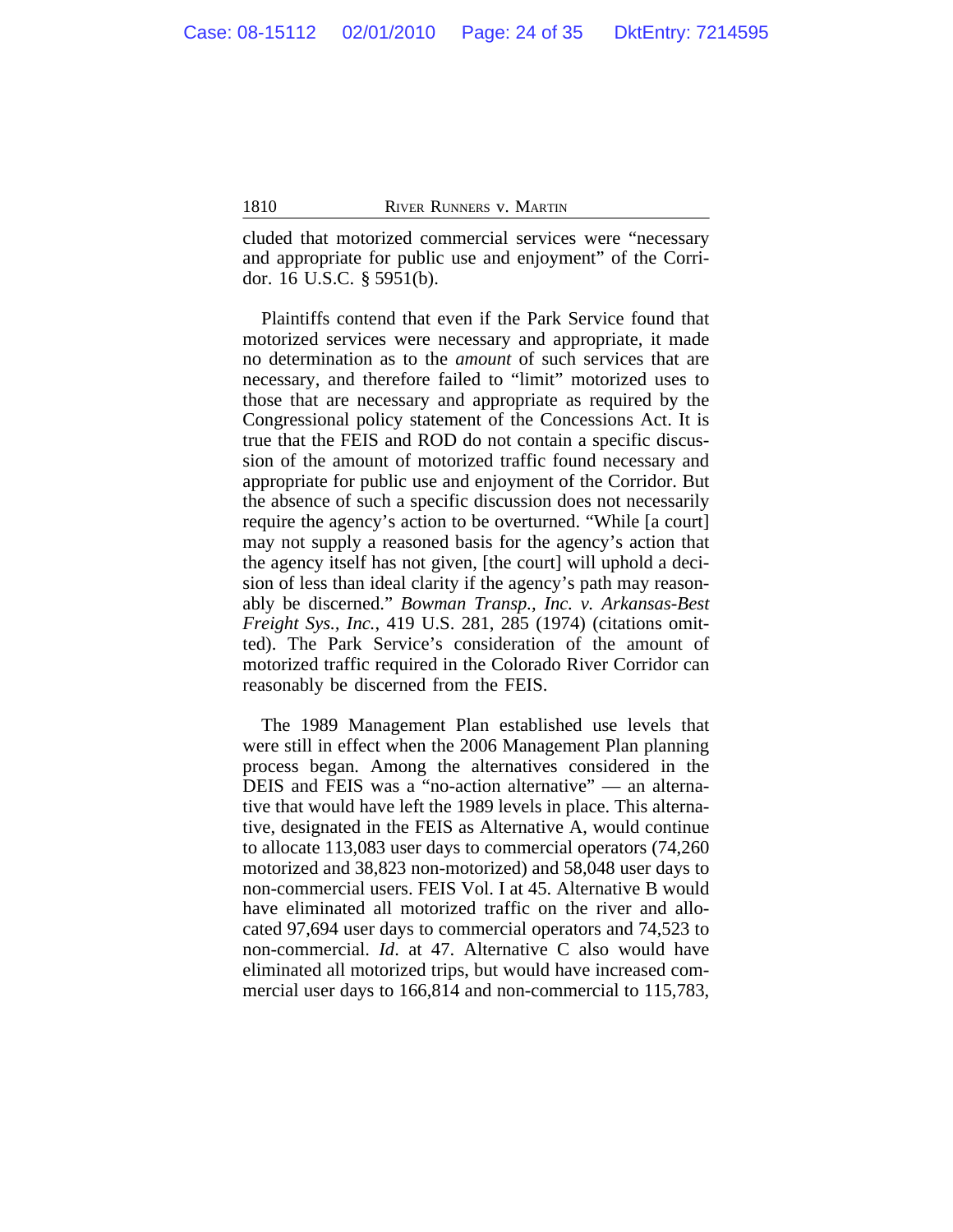presumably to accommodate sufficient numbers of visitors with the slower non-motorized trips. *Id*. at 49. Alternatives D, E, F, and G would have permitted motorized uses, but varied the amounts for commercial and non-commercial traffic. *Id*. at 51-57. The levels of motorized user days for Alternatives D, E, F, and G would have been 70,104, 76,913, 83,076, and 76,913, respectively. *Id*.

User days were not the only variables evaluated by the Park Service. The FEIS also considered months without motors on the river, trip lengths, trip lengths during various parts of the year, group sizes, numbers of launches, numbers of passengers, and helicopter exchanges at the Whitmore helipad. *Id*. at 61. The Park Service evaluated these alternatives against environmental, social, and park-management factors including impacts on soils, water, air, soundscape, caves, vegetation, terrestrial life, aquatic resources, special status species, cultural resources, visitor experience, socio-economic resources, park management and operations, adjacent lands, and wilderness character. *Id*. at 61-65.

The Park Service ultimately concluded that Alternatives B and C — the non-motor alternatives — would not meet the agency's objective of providing "a diverse range of quality recreational opportunities for visitors to experience and understand the environmental interrelationships, resources, and values of Grand Canyon National Park" because of the significantly reduced number of visitors who could experience the Colorado River Corridor. *Id*. at 71; *see* FEIS Vol. II at 626-27, 630-31. The Park Service evaluated a range of motorized use times in the other alternatives and, after considering all factors and variables, selected Modified Alternative H. That Alternative included specific allocations for motorized and non-motorized uses: a total of 115,500 commercial user days consisting of 76,913 motorized and 38,587 nonmotorized, and an estimated 113,486 non-commercial user days. FEIS Vol. I at 60.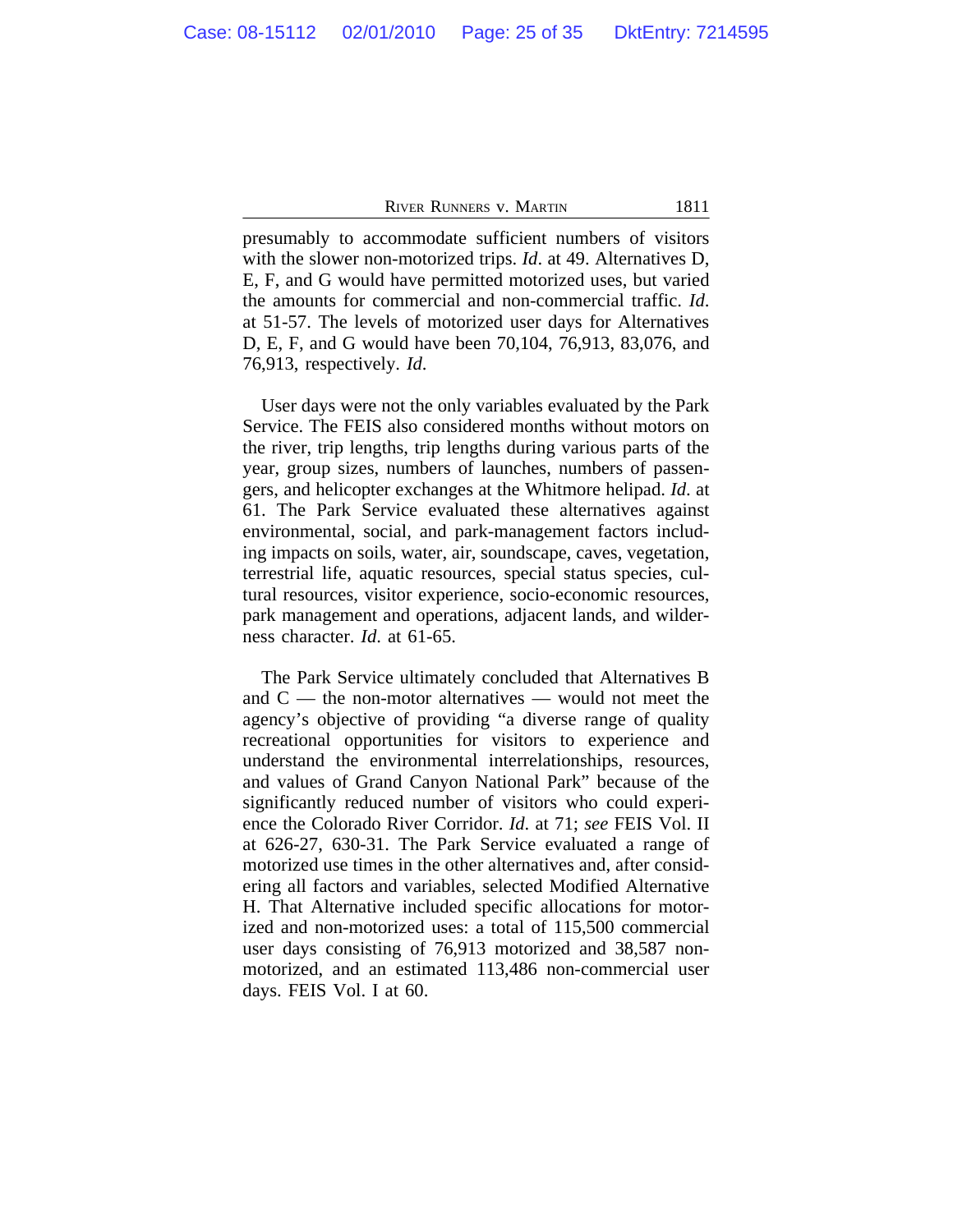Modified Alternative H reduced the amount of motorized traffic in the Colorado River Corridor and the months within which it can occur, while significantly increasing the traffic for non-commercial uses. The time period during which it prohibited motorized uses in the Corridor each year is September 16 through March 31 — 3.5 months longer than under the 1989 Management Plan. FEIS Vol. I at 61. Modified Alternative H also reduced motorized commercial launches from 473 per year to 429 per year, and total motorized passengers from 14,487 to 13,177. *Id*. at 45, 60. Maximum group sizes for commercial motor excursions were also reduced from 43 to 32. *Id*. at 61. Commercial user days were held essentially level at 115,500, while non-commercial user days were more than doubled to an estimated 113,486. *Id*. at 60.**<sup>6</sup>**

**[11]** In sum, the Park Service's decision concerning the amount of motorized trips on the river was made after considering competing alternatives and a significant number of variables. The Park Service chose an alternative that reduced motorized uses from current levels. The court is satisfied that the Park Service, as stated in the ROD, determined the "type and level" of traffic on the river that was "necessary and appropriate," including the type and level of motorized uses. ROD at 6.

Plaintiffs argue that even if the Park Service made such a determination, the determination was arbitrary and capricious. As noted above, however, the decision occurred only after an extensive analysis of various alternatives. Defendants have identified a number of factors in the Administrative Record

**<sup>6</sup>**The Park Service considered five alternatives for the Lower Gorge, including a no-action alternative (Alternative 1), but the Lower Gorge issues differed from those in the Lees Ferry Segment. Plaintiffs have spent little time addressing Lower Gorge issues in this case. The Lower Gorge management is complicated by the existence of Hualapai tribal lands and Hualapai River Runner day trips. After undertaking an analysis of five alternatives, the Park Service selected Alternative 4, which eliminated upriver jet boat tours. FEIS Vol. I at xiii.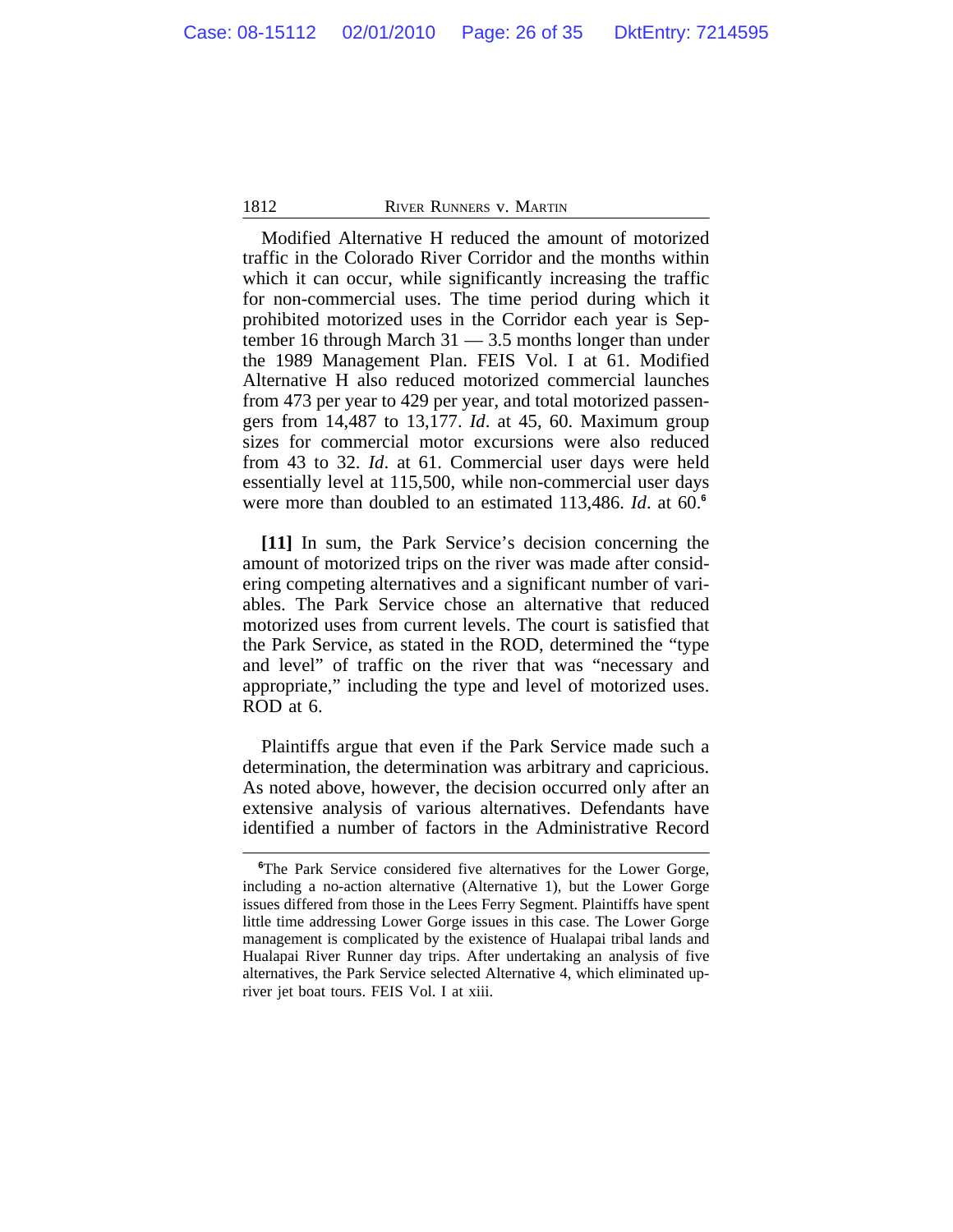that support the Park Service's decision to allow motorized traffic to continue. First, because motorized trips take less time to complete (10 days as opposed to 16 days for nonmotorized trips), substantially more people can see the Park each year from the river if motorized trips continue. FEIS Vol. I at 33-34; Vol. III at 87-88, 328-29. Second, motorized trips are frequently chartered for special-needs groups, educational classes, family reunions, or to support kayak or other paddle trips. Third, because of their increased mobility, motorized trips help alleviate overcrowding at popular campsites and attractions in the Corridor. FEIS Vol. I at 33-34; Vol. III at 302. Fourth, some individuals feel safer when traveling in motorized rafts. FEIS Vol. III at 312-313. In addition, studies performed as part of the DEIS found that visitors are able to experience the river as wilderness in the presence of motorized uses and that those who took motorized trips were significantly more likely to stress safety and trip length as the most important factors in the choosing the type of trip they took.

**[12]** Given the "judicial presumption favoring the validity of administrative actions" and the "administrative discretion" granted the Park Service under the Concessions Act, *Kleppe*, 608 F.2d at 1254, the court cannot conclude that the agency acted arbitrarily and capriciously when it found that the Modified Alternative H levels of motorized uses were "necessary and appropriate for public use and enjoyment" of the Colorado River Corridor. 16 U.S.C. § 5951(b). The question is not whether this court agrees with the Park Service's decision, but whether it is reasonably supported by the Administrative Record. In light of the DEIS and FEIS analysis outlined above, we conclude that it is.

Plaintiffs spend little time addressing the other policy statement of the Concessions Act — that the necessary and appropriate public uses should be "consistent to the highest practicable degree with the preservation and conservation of the resources and values of the unit." 16 U.S.C. § 5951(b).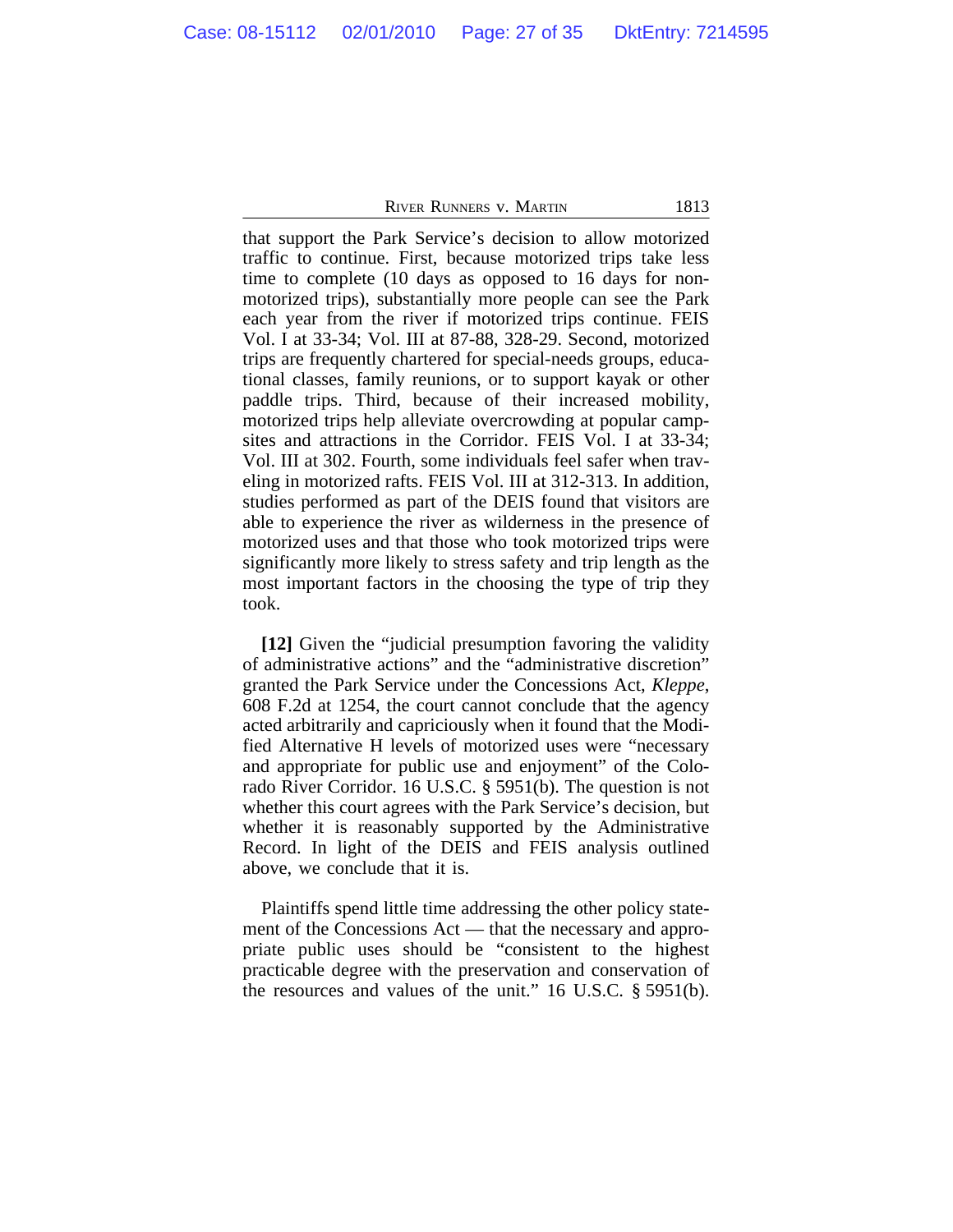Read in isolation, this policy could eliminate all public uses of the Colorado River Corridor, motorized and nonmotorized, because preservation of the natural resources of the Corridor would be accomplished to the "highest practicable degree" by eliminating all human interference. This is not what Congress intended. The Concessions Act, after all, authorizes the Park Service to permit commercial concessions in national parks. Rather, this policy must be achieved in light of the policy's preceding requirement — that uses be limited to those necessary and appropriate for public use of the parks. Once those necessary uses are identified, they must be managed to the highest practicable degree to preserve the resources and values of the Park.

We are satisfied that the Park Service did not act arbitrarily and capriciously when it concluded that Modified Alternative H was consistent to the highest practicable degree with preserving the resources and values of the Corridor. As noted above, the DEIS and FEIS evaluated Modified Alternative H and other alternatives against a large number of environmental factors. With the exception of the effects of motors on the soundscape of the Park, Plaintiffs do not challenge this evaluation. With respect to the effects on soundscape, we conclude that the Park Service did not act arbitrarily and capriciously.

### **V. The Organic Act.**

**[13]** The Organic Act provides that the Park Service "shall promote and regulate the use of . . . national parks . . . in such manner and by such means as will leave them unimpaired for the enjoyment of future generations." 16 U.S.C. § 1. The Act also provides that "[n]o natural curiosities, wonders, or objects of interest shall be leased, rented, or granted to anyone on such terms as to interfere with free access to them by the public[.]" 16 U.S.C. § 3. Plaintiffs contend that the 2006 Management Plan is arbitrary and capricious because it permits commercial boaters to use the river at levels that interfere with free access by the public, and because it concludes that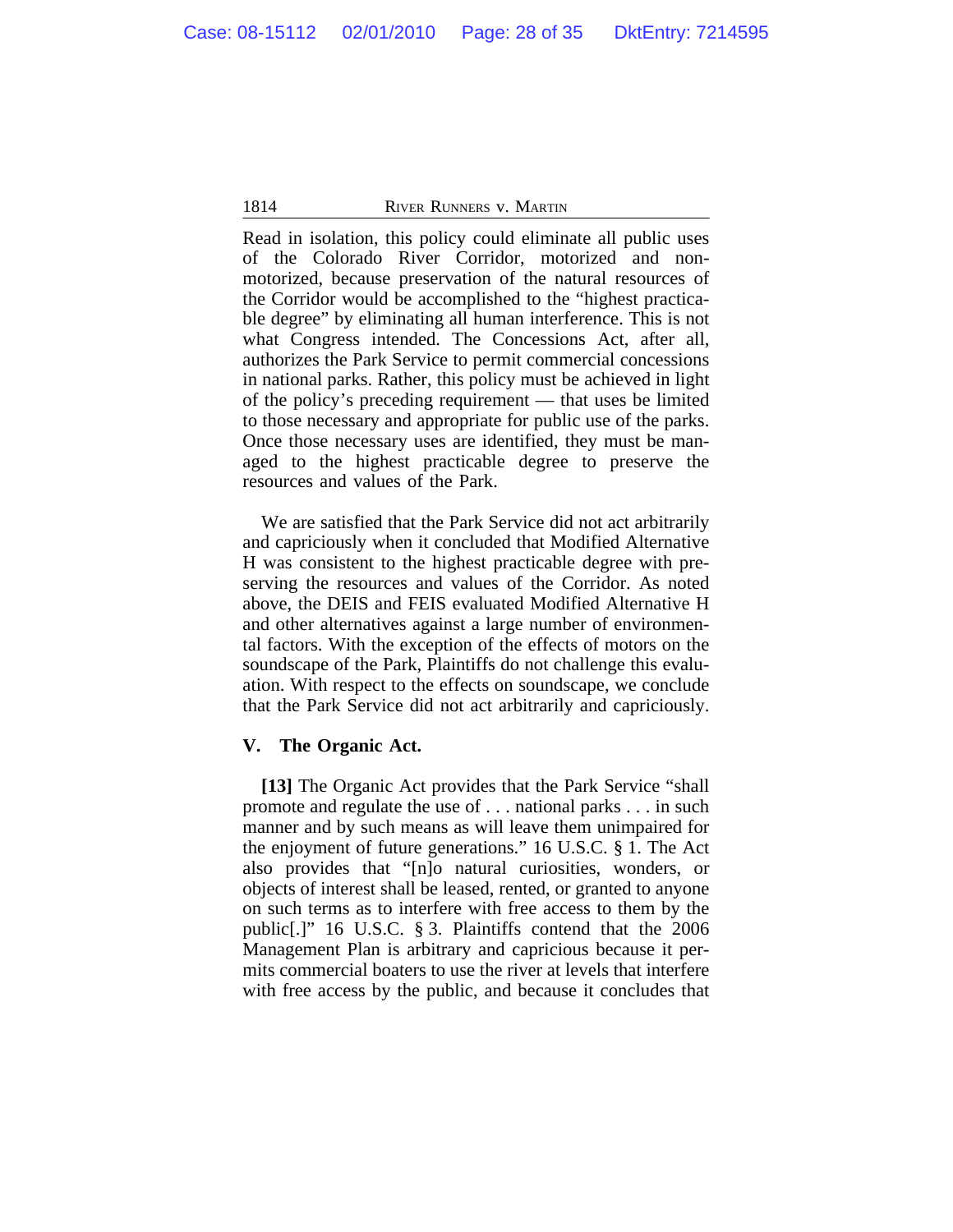motorized uses do not impair the natural soundscape of the Park.

#### **A. Free Access.**

**[14]** Plaintiffs argue that the allocation of river access between commercial and non-commercial users is inequitable and thus limits the free access of members of the public. As noted above, however, the Park Service has significantly increased the access of non-commercial users. The 2006 Management Plan allocates 115,500 user days to commercial users and an estimated 113,486 user days to non-commercial users. *See* FEIS Vol. I at ix.**<sup>7</sup>** This is essentially the same allocation commercial users received under the 1989 Management Plan, but a substantial increase from the 58,048 user days that noncommercial boaters received under the 1989 plan. Stated in different terms, the allocation of river time between commercial and non-commercial user days changed from 66.5% commercial and 33.5% non-commercial under the 1989 Management Plan, to 50.4% commercial and 49.6% noncommercial under the 2006 Management Plan. The 2006 Management Plan also reduced the number of launches and passengers for commercial users while nearly doubling both categories for non-commercial users. FEIS Vol. I at 45, 60. It is noteworthy that neither GCROA, which consists of commercial river users, nor GCPBA, which consists of noncommercial users, agree with Plaintiffs. Both organizations

**<sup>7</sup>**Plaintiffs argue that user days are not a fair measure of use. While the Park Service has stated that "[d]aily launches are probably the most important use measure for measuring impacts to visitor use and experience," it also has noted that "[t]he daily number of people launching would probably provide similar information[.]" FEIS Vol. III at 55. The court finds that user days — a factor of the number of people that launch and the number of days the trip lasts — is a reasonable basis for analysis. The Ninth Circuit used the same measure in *Kleppe*. *See* 608 F.2d 1250.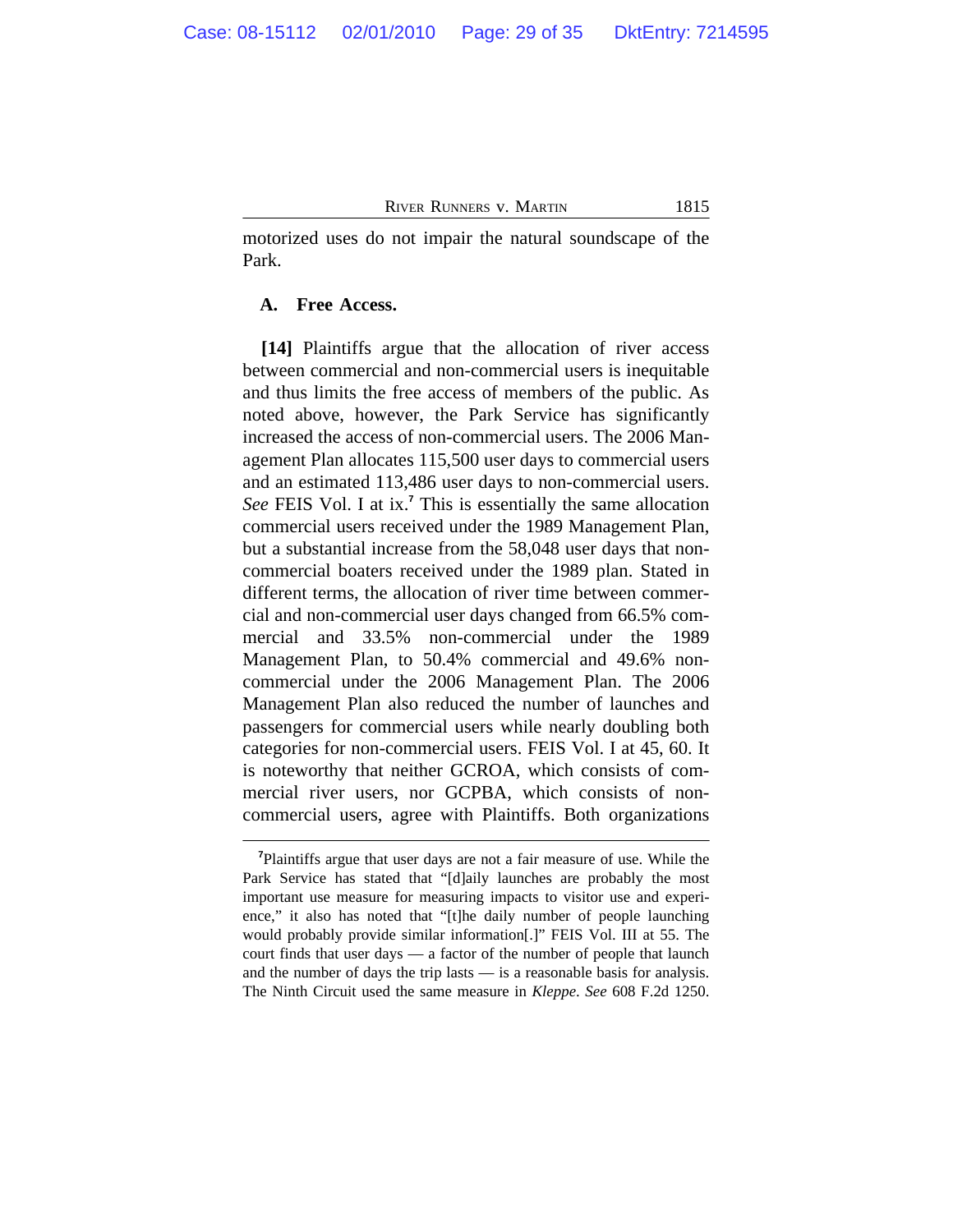contend that the Park Service's allocation of user days is reasonable.**<sup>8</sup>**

**[15]** Plaintiffs argue that non-commercial users are required to wait for permits to run the river — sometimes for 10 or more years — while clients of commercial rafting companies usually can book a trip within one year. They also assert that the current allocation favors the wealthy who can afford commercial trips, and they criticize the Park Service for not conducting a demand study that would have revealed the most equitable allocation. The court cannot conclude on this basis, however, that the Management Plan is arbitrary and capricious. The 2006 Management Plan significantly revised the system for private boaters to obtain permits by establishing a lottery system that is weighted to favor those who have not received a permit in previous years. ROD at 20. Moreover, surveys show that 61% of private boaters have floated the Colorado River Corridor before, while only 20% of commercial boaters were on repeat trips. The existence of a waiting list therefore does not necessarily show that more private boaters than commercial customers are awaiting their first river trip. Finally, experts advised the Park Service that a demand study would cost more than \$2 million and likely would be of limited value. FEIS Vol. III at 177.

**<sup>8</sup>**Plaintiffs complain that a substantial portion of the additional noncommercial days are in the winter, and that the Park Service acted without evidence that boaters would use the river in the winter. Defendants note that the 2006 Management Plan increases non-commercial user days in all seasons of the year. The FEIS also notes that "there is interest in trips during the winter . . . . [W]inter trips offer greater opportunities for quiet and solitude compared to other times of the year. The less crowded nature of winter months enhances wildlife viewing and cooler daytime temperatures are conducive to off-river hiking." FEIS Vol. I at 34 (emphasis omitted). Ninety percent of available winter dates were used between 1998 and 2002 — 100% when they were made available six months in advance. AR 107920, 109498. The court concludes that the Park Service had a reasonable basis for concluding that winter trips would be used by noncommercial boaters.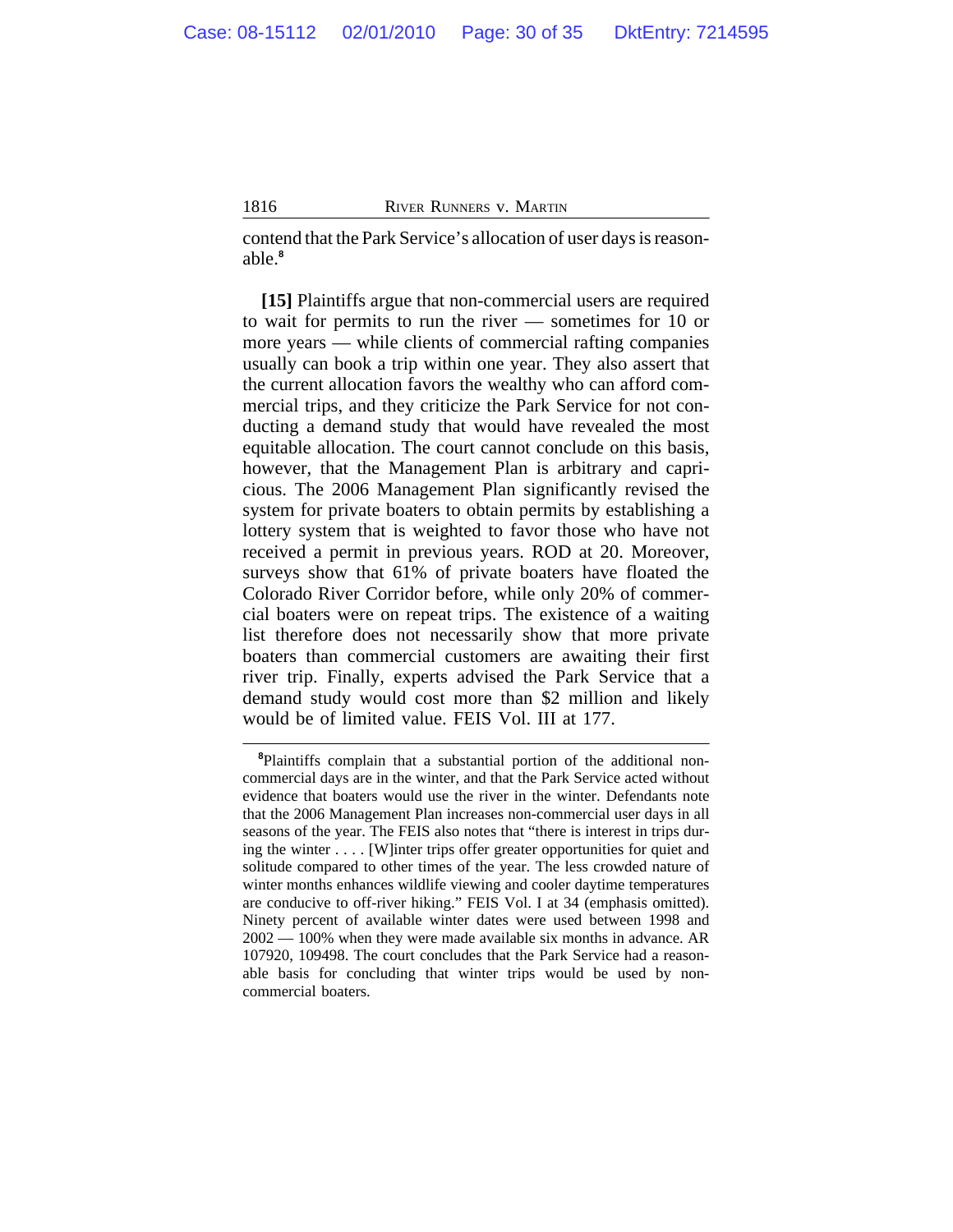More generally, Plaintiffs tend to characterize the dispute as one between commercial companies and private citizens. This is not the true nature of the issue:

Throughout these proceedings [plaintiff] has persisted in viewing the dispute as one between the recreational users of the river and the commercial operators, whose use is for profit. It asserts that by giving a firm allocation to the commercial operators to the disadvantage of those who wish to run the river on their own the Service is commercializing the park. [Plaintiff] ignores the fact that the commercial operators, as concessioners of the [Park] Service, undertake a public function to provide services that the [Park Service] deems desirable for those visiting the area. The basic face-off is not between the commercial operators and the non-commercial users, but between those who can make the run without professional assistance and those who cannot.

*Kleppe*, 608 F.2d at 1253-54 (internal citations omitted).

As noted above, a coalition of commercial and private boater organizations submitted joint comments to the Park Service that supported an equal allocation of river time between commercial and non-commercial users on an annual basis. These users of the river apparently did not believe that such a system would interfere with free access.**<sup>9</sup>**

**<sup>9</sup>** In support of their argument, Plaintiffs submitted the affidavit of Donald W. Walls. Dkt. #71-2. Dr. Walls opines that an equal allocation between commercial and non-commercial boaters cannot be determined to be fair in the absence of a demand study, and that a lottery system that applies to all users would be more fair. As noted above, however, a panel of experts advised the Park Service in January of 2003 that a demand study was likely to cost \$2 million and be of limited use. FEIS Vol. III at 177. Dr. Walls does not address this advice and therefore does not provide a basis for concluding that the Park Service acted arbitrarily and capriciously when it decided not to conduct such a study. Moreover, although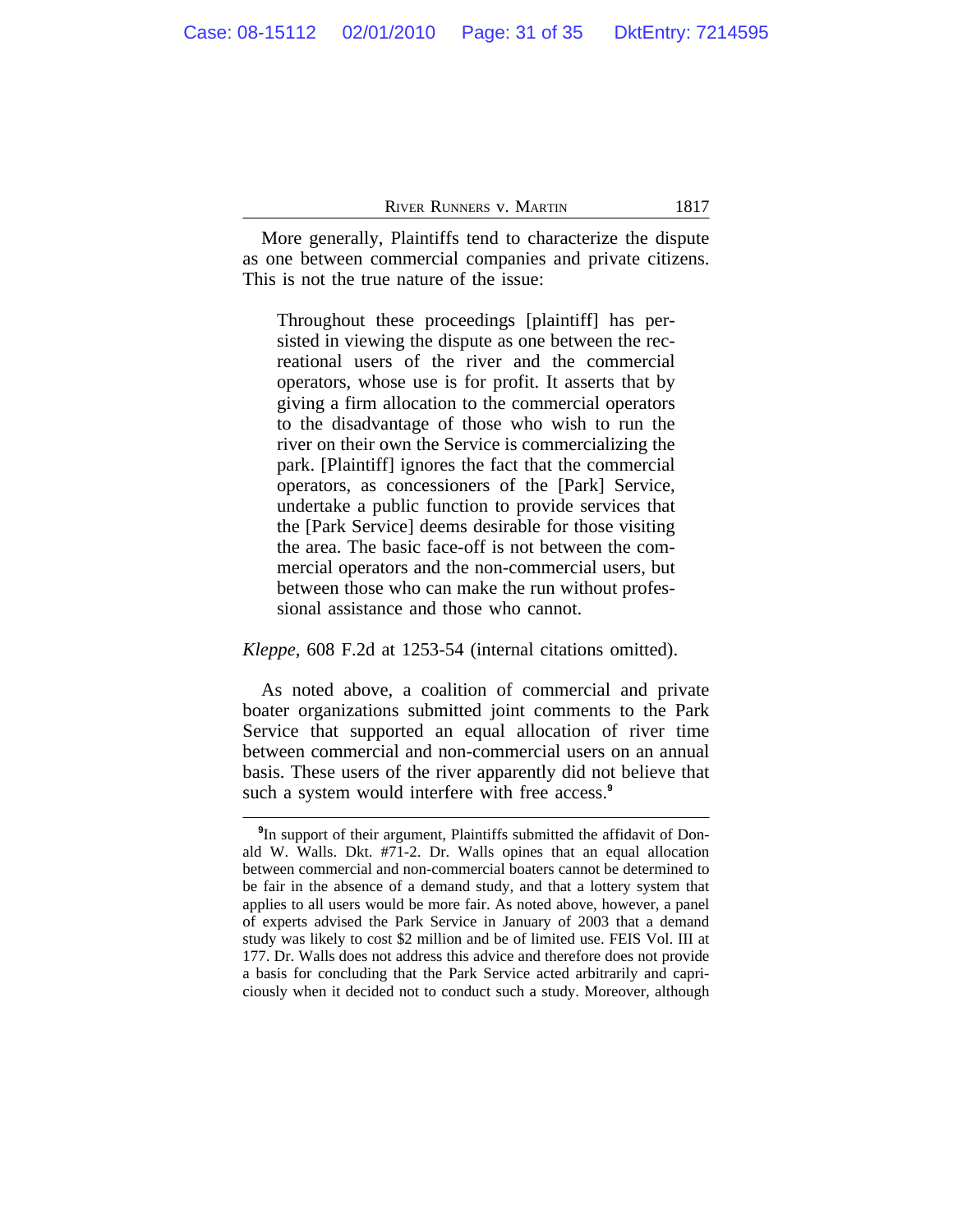#### **B. Impairment of the Natural Soundscape.**

Plaintiffs make several arguments in support of their claim that the Park Service acted arbitrarily and capriciously when it concluded that motorized uses of the Corridor do not impair the natural soundscape of the Park within the meaning of the Organic Act. These arguments are unpersuasive.

First, Plaintiffs contend that the Park Service used the wrong baseline — that it compared motor-generated sounds to the noise of the Corridor with aircraft flying overhead, rather than comparing motorized noises to the natural quiet of the Park. This argument is incorrect. The Park Service compared periods of noise from river traffic (motorized and nonmotorized) to periods when there was no noise. FEIS Vol. II at 348-87. The Park Service also evaluated the length of "noise-free intervals" when motorized traffic was in the Park. *See, e.g., id.* at 386.

Plaintiffs next contend that the Park Service failed to consider the cumulative effects of noise from river traffic. This also is incorrect. After comparing river traffic noise to natural background sounds, and evaluating noise-free intervals, the Park Service considered the cumulative effect of such noise when added to other sounds in the Park such as aircraft over-

Dr. Walls opines that a lottery system would be more fair than the Park Service's equal allocation of days between commercial and noncommercial users, he does not address whether such a system — which would render the yearly demand for commercial services less predictable — would permit the continued operation of commercial river runners that the Park Service has found to be necessary and appropriate. Nor does Dr. Walls address the fact that a coalition of river users, including commercial and private users, supported the equal allocation adopted by the Park Service, or explain why the Park Service's consideration of such representative support was unreasonable. Dr. Walls' opinion, although a legitimate point of view, does not persuade the court that the Management Plan is arbitrary and capricious.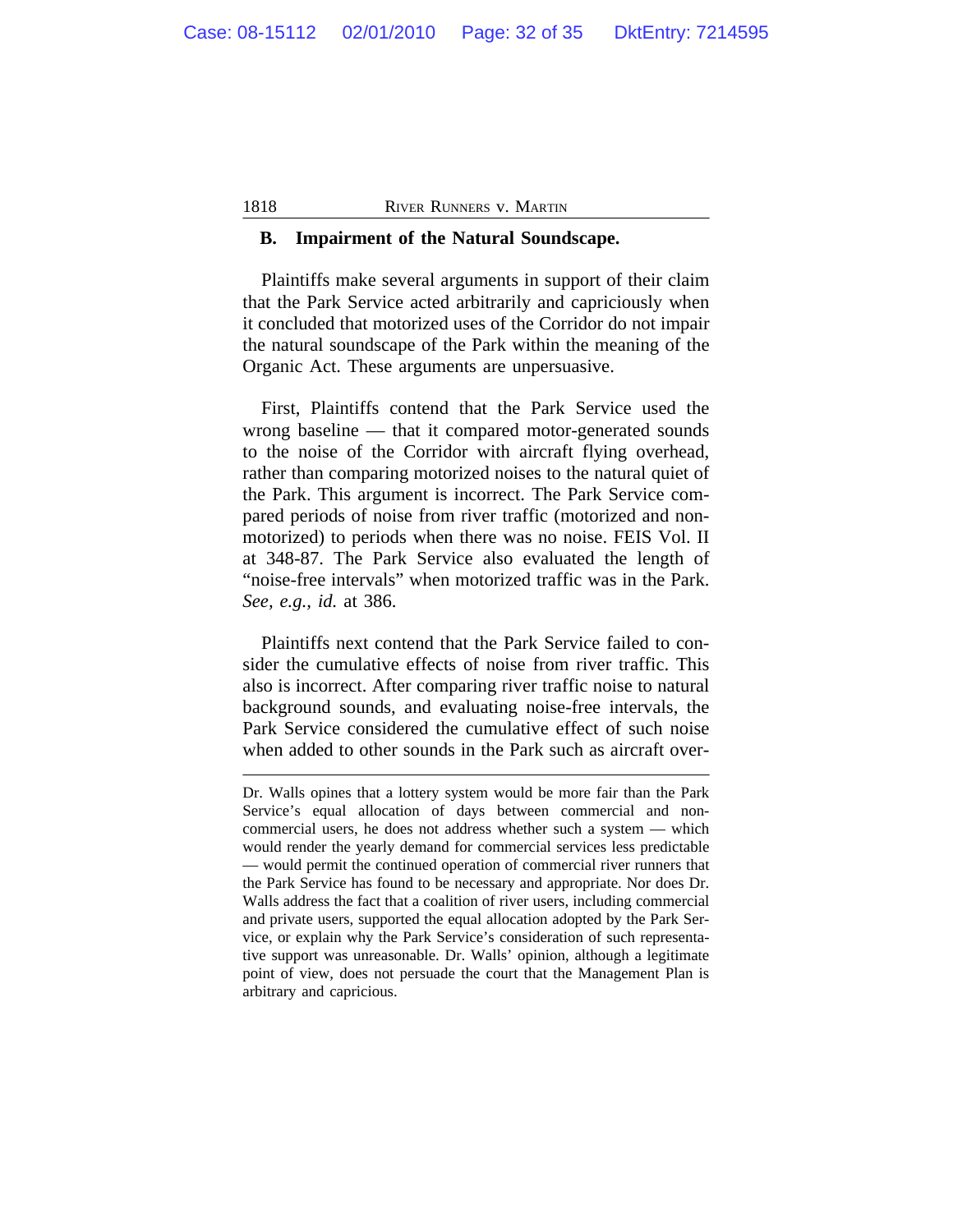flights. The Park Service then reached the following conclusion:

Although Modified Alternative H would contribute to the overall cumulative effects of noise on the park's natural soundscape, even if all noise from all river recreation was eliminated from the park (including river-related helicopter flights at Whitmore), the cumulative effects of aircraft noise would still be adverse, short- to long-term, and major. There would still be 'significant adverse effects' on the natural soundscape due to frequent, periodic and noticeable noise from overflights, and 'substantial restoration of natural quiet' would not be achieved as required by Public Law 100-91 and other mandates.

#### *Id*. at 387 (emphasis omitted).

Plaintiffs contend that this cumulative analysis should have caused the Park Service to eliminate sounds from motorized river traffic. But if a cumulative analysis were to result in the elimination of all sounds that can be eliminated by the Park Service — in this case, all sounds other than aircraft overflights, which are not within the jurisdiction of the Park Service — then all human activity in the Park would be eliminated. And still the aircraft overflights would create substantial and adverse sound effects in the Park. Plaintiffs have articulated no principled basis upon which the court can conclude that the Park Service should have eliminated motorized noises on the basis of such cumulative analysis, but not other human-caused noises such as hiking or non-motorized raft trips. The court cannot conclude that the Park Service acted arbitrarily and capriciously when it concluded from a cumulative-effects analysis that motorized river traffic noise was not the source of serious sound problems in the Park and that elimination of such noise would not significantly improve the overall soundscape.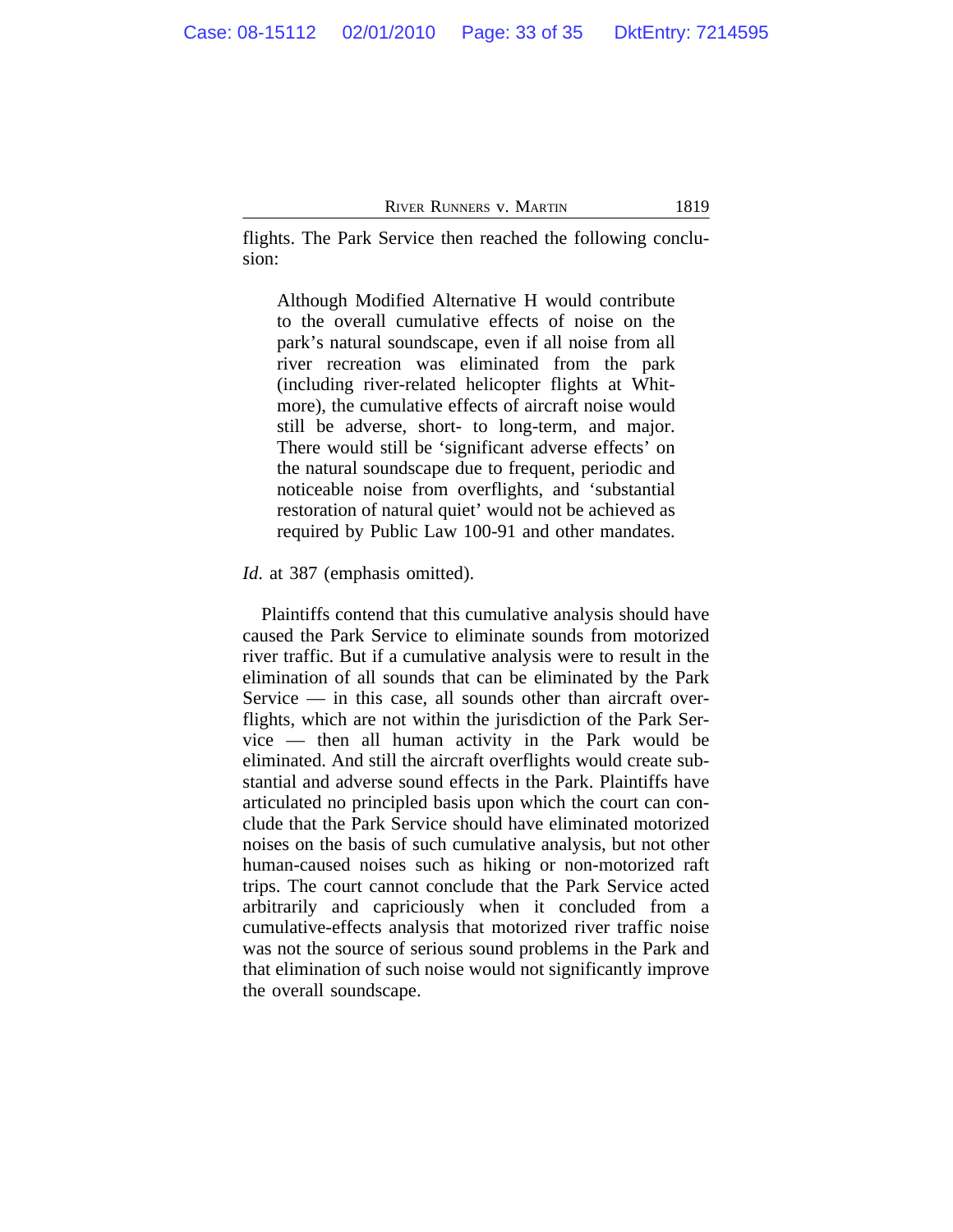Finally, Plaintiffs argue that the Park Service failed to consider earlier environmental impact statements and a number of studies conducted in the 1970s, some of which found that river use impacted the soundscape within the Park. The Park Service relied primarily on studies conducted by noise experts in 1993 and 2003. FEIS Vol. II at 352-53. These studies included field acoustic measurements, including sounds from motorized and non-motorized raft trips. The studies determined the distance at which motorized rafts could be heard and the length of time they were audible while traveling down-river, when measured from fixed points in the Park. *Id*. The studies also evaluated the effects of other sounds such as water flow, wind, wildlife, human voices, helicopters, and aircraft overflights. *Id*. The studies provide a reasonable basis for evaluating sound effects within the Park.

Plaintiffs argue that the Park Service failed to consider 28 previous studies, but they identify no specific studies for the court to consider. Nor do Plaintiffs cite any recent studies that call into question the findings of the 1993 and 2003 studies. Defendants also note that any studies conducted in the 1970s would have concerned louder two-stroke engines rather than the quieter and cleaner four-stroke engines now used in the Corridor. Finally, the 2003 study specifically considered and summarized the earlier studies relied on by Plaintiffs.

**[16]** Given all of these considerations, the court cannot conclude that the Park Service acted arbitrarily and capriciously when it concluded that motorized uses do not impair the soundscape of the Park within the meaning of the Organic Act.

### **VI. Conclusion.**

**[17]** Plaintiffs have failed to establish that the Park Service acted arbitrarily and capriciously when it adopted the 2006 Management Plan. The court accordingly AFFIRMS the granting of the summary judgment motions of Defendants and